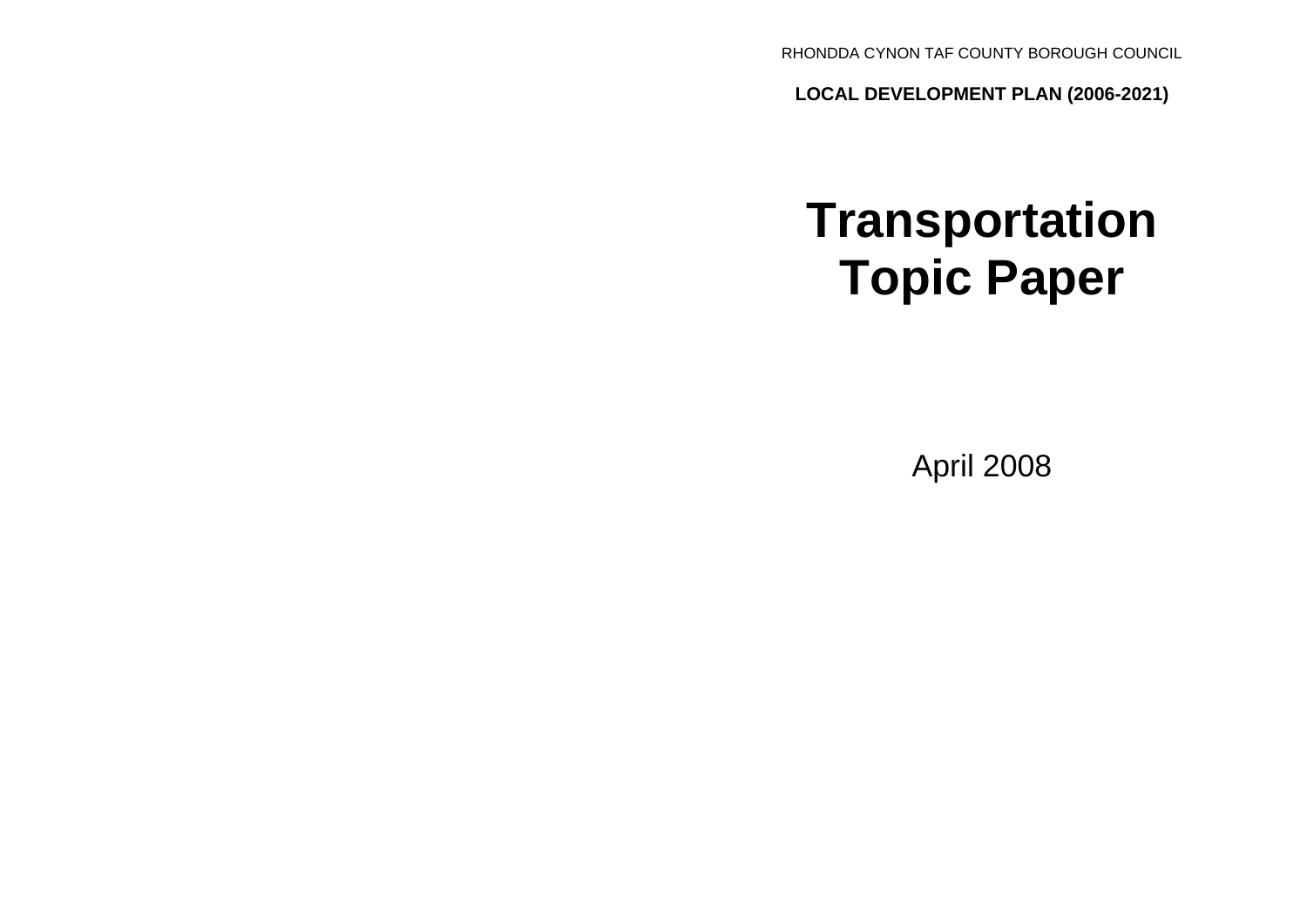# **Context**

|                                     | Page            |
|-------------------------------------|-----------------|
| Introduction                        | 1               |
| <b>National Policy Context</b>      | 1               |
| <b>Regional Policy Context</b>      | $6\phantom{1}6$ |
| <b>Local Policy Context</b>         | 8               |
| Key Issues in Rhondda Cynon Taf     | 9               |
| <b>Preferred Strategy</b>           | 10              |
| Draft Local Development Plan Policy | 14              |
| <b>Further Advice</b>               | 33              |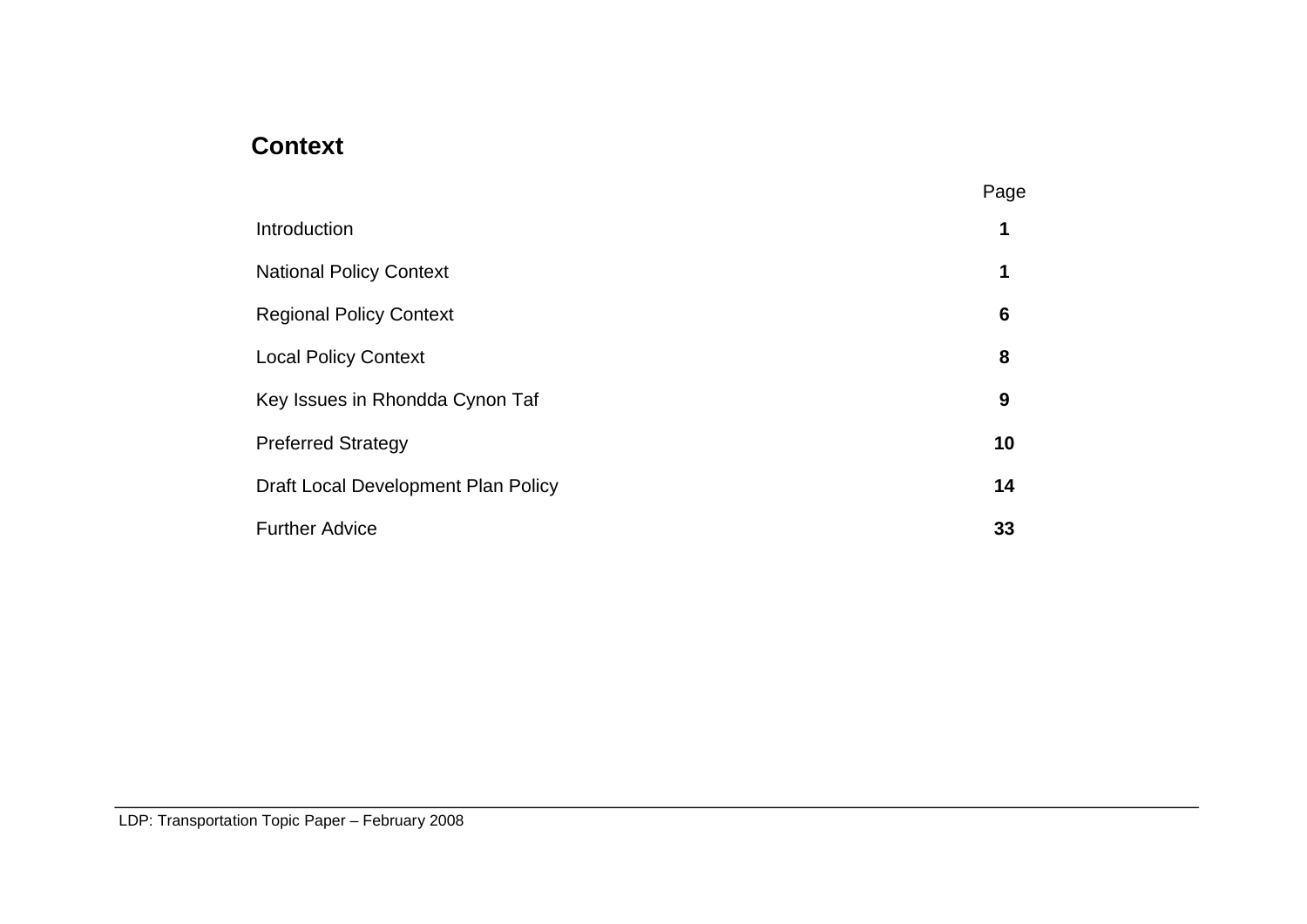# **BACKGROUND**

In January 2007 the Council issued for public consultation the Local Development Plan: Preferred Strategy. The Strategy was the first stage of the new statutory local development plan (LDP).

The next stage in the plan making process is the production of a deposit draft LDP. In order to ensure the soundness of the emerging LDP and transparency in the plan making process, the Council has produced a series of topic papers.

The topic papers address the main area of policy to be considered in the LDP. **It should be stressed that these papers are a starting point for policy development, through the sustainability appraisal process and as the Council's evidence base develops, emerging LDP policy will evolve and be refined**

# **1. INTRODUCTION**

An efficient and sustainable transport system is a requirement for a modern, prosperous and inclusive society.

The LDP will establish a robust and meaningful policy context for the development of an modern, efficient and truly integrated transportation system in Rhondda Cynon Taf. In order to do so the LDP will provide a framework for the development of major new highway schemes, the provision of new public transport services, the creation of safer environments through improvements to traffic management and parking provision and the promotion of walking and cycling.

In order to do this the topic paper will outline:

- **The policy context** for housing, including a explanation of national, regional and local policy;
- **Key Issues in Rhondda Cynon Taf**, which relate specifically to transportation;
- **Preferred Strategy,** policy in respect of transportation, representations to the Strategy and proposed policy response, and
- **Draft LDP Policy,** which provides a planning policy context for transportation in Rhondda Cynon Taf.

# **2. NATIONAL POLICY CONTEXT**

*People, Places, Futures – The Wales Spatial Plan (adopted 2004)*

The Wales Spatial Plan, provides a framework for the future spatial development of Wales. Rhondda Cynon Taf along with the neighbouring authorities of Cardiff, Bridgend, Merthyr Tydfil, Caerphilly and the Vale of Glamorgan has been identified as part of the South East – Capital Network Zone. The vision for the Capital Network is:

*"An innovative skilled area offering a high quality of life – international yet distinctively Welsh. It will compete internationally be increasing its global viability through*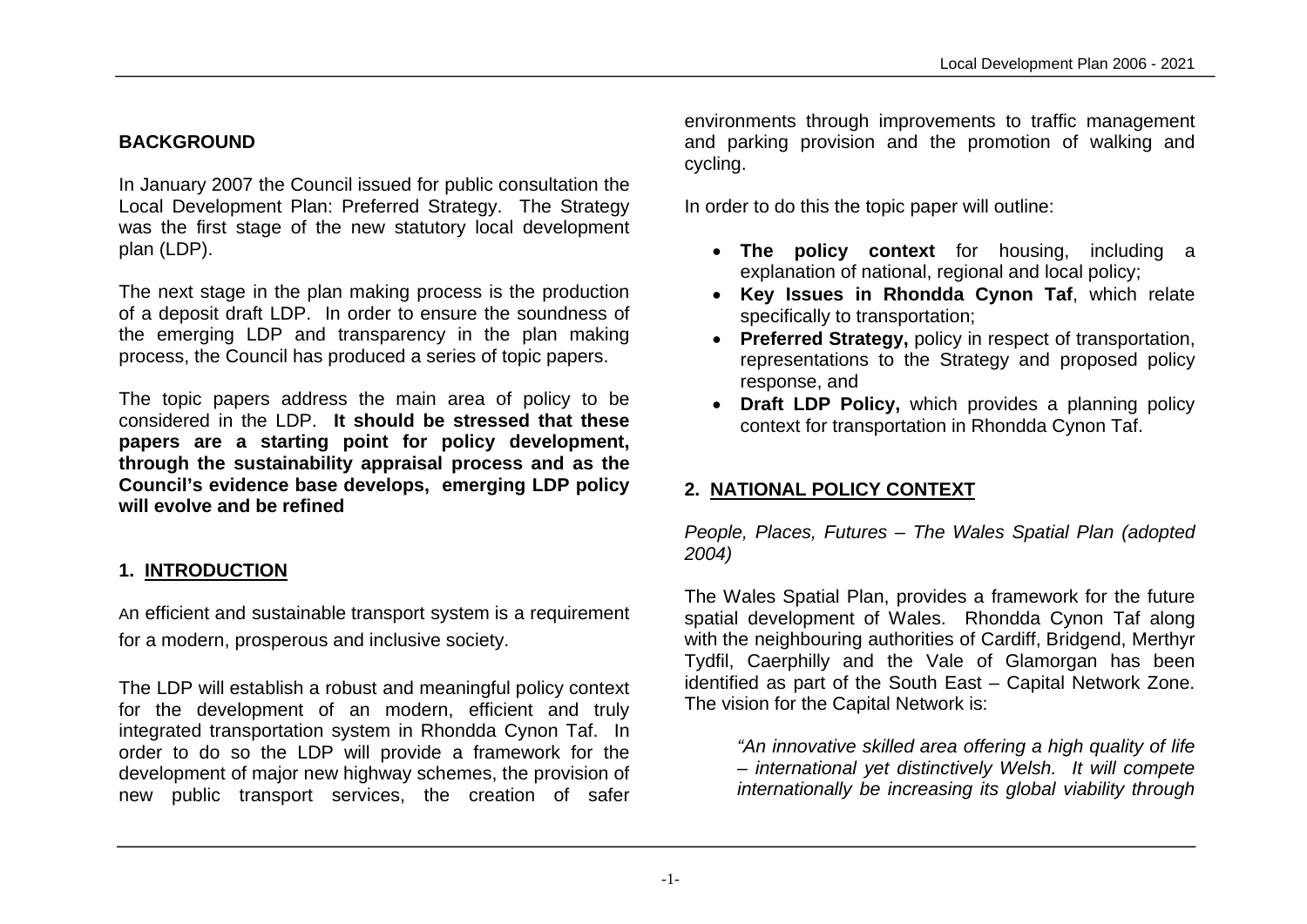*stronger links between the Valleys and the coast and the UK and Europe, helping spread prosperity within the area and benefiting other parts of Wales".*

Whilst the Spatial Plan may not provide a detailed framework for the delivery of transportation in South East Wales it does nevertheless provide a number of clear propositions. These include the following:

- The Valleys need to be strengthened as a desirable place to live, work and visit – combining a wider mix of types of housing and good access to jobs and services – in distinctive communities set in an attractive environment.
- The area will function as a single networked city region on a scale to realise its international potential, its national role and to reduce inequalities. A fully integrated transport system is necessary to enable this to happen. The area will operate in a way that maintains and enhances the facility of international gateways and corridors.

## *Turning Heads – A Strategy for the Heads of the Valleys 2020 (June 2006)*

Turning Heads – A Strategy for the Heads of the Valleys 2020 as the name suggests, outlines a strategy for regenerating the northern Valley areas of South East Wales. In Rhondda Cynon Taf the strategy area includes Treorchy, Treherbert, Ferndale, Mountain Ash and Aberdare. The objectives of the programme reflect those of the Wales Spatial Plan in seeking to ensure:

- An attractive and well used natural, historic and built environment;
- A vibrant economic landscape offering new opportunities;
- A well educated, skilled and healthier population;
- An appealing and coherent tourism and leisure experience, and
- Public confidence in a shared bright future

# *Planning Policy Wales (2002)*

Assembly Government Transportation policy is embodied in chapter 8 of Planning Policy Wales (2002). Supplementary guidance in relation to Transportation is contained in Technical Advice Notes 18. The Planning Policy Wales Companion Guide (2006) relates Planning Policy Wales to the LDP system, identifying clear statements of national policy that should only be repeated in where local circumstance require.

The Assembly Government's objectives for transportation is to extend choice in transport and secure accessibility in a way which supports sustainable development by encouraging the establishment of a integrated transport system which is safe, efficient, clean and fair. This will be achieved through integration:

within and between different types of transport;

LDP: Transportation Topic Paper – February 2008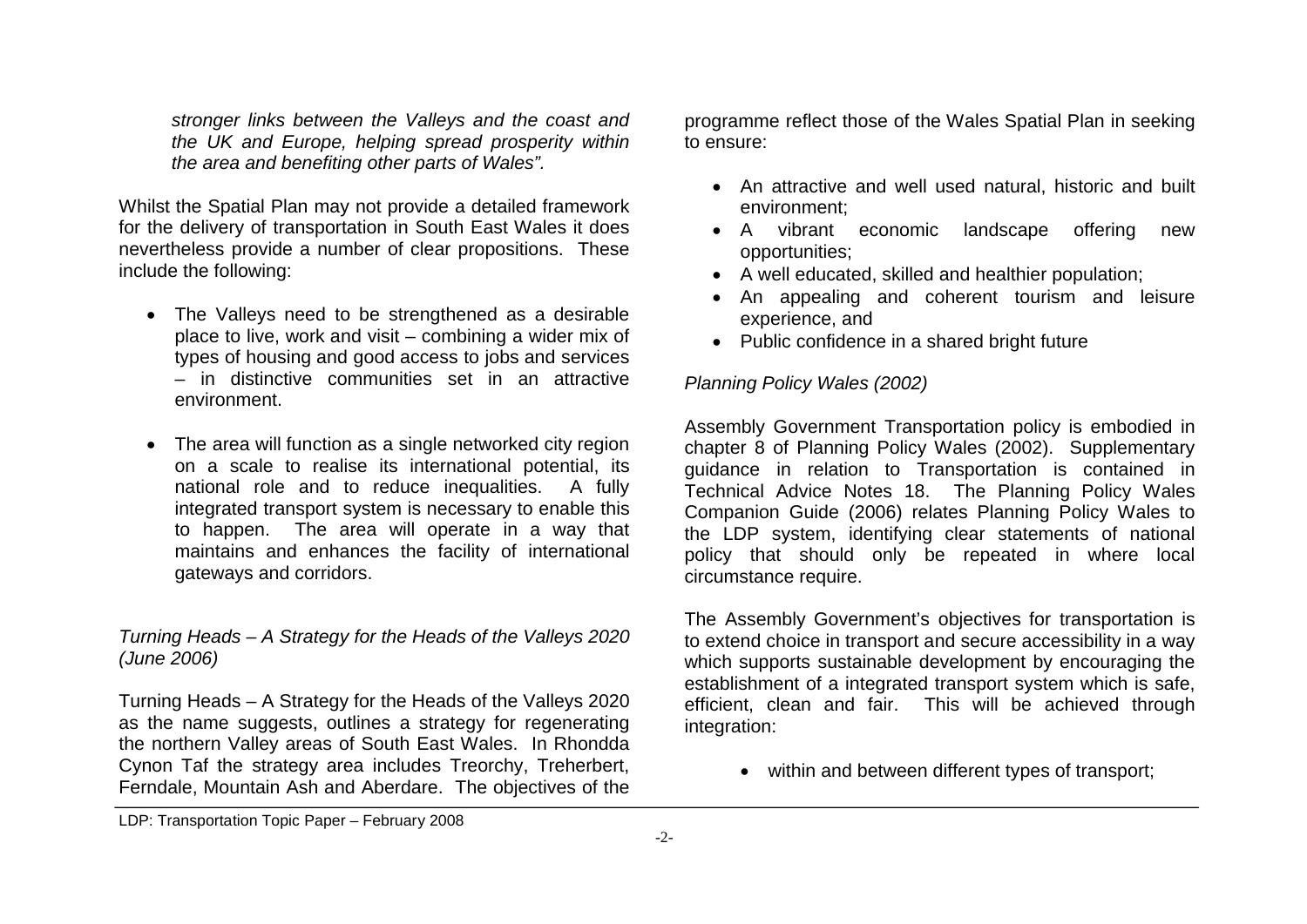- between transport measures and land use planning;
- between transport measures and policies to protect and improve the environment; and
- between transport measures and policies for education, health, social inclusion and wealth creation.

Land use planning can help to achieve the Assembly Government's objectives for transport through:

- reducing the need to travel, especially by private car, by locating development where there is good access by public transport, walking and cycling;
- locating development near other related uses to encourage multi-purpose trips and to reduce the length of journeys;
- improving accessibility by walking, cycling and public transport;
- ensuring that transport is accessible to all, taking into account the needs of disabled and other less mobile people;
- promoting walking and cycling;
- supporting the provision of high quality public transport;
- supporting traffic management measures;
- promoting sustainable transport options for freight and commerce;
- supporting sustainable transport options in rural areas;
- supporting necessary infrastructure improvements; and

 ensuring that, as far as possible, transport infrastructure does not contribute to land take, urban sprawl or neighbourhood severance.

# *Technical Advice Note 18: Transportation (2007)*

Technical Advice Note 18: Transport (TAN 18) supplements Planning Policy Wales (2002) and provides additional guidance on achieving a sustainable and integrated transport system.

TAN 18 emphasises that local authorities should consider the need for introducing or reviewing parking standards and requirements, and the parking needs of disabled people. Car parking policies should address the provision and management of both on-street and off-street parking, and the standards to be applied to new developments, reflecting the differing needs of various land uses. Additionally, neighbouring authorities should co-operate to achieve a more consistent regional approach. Guidance also states that polices should encourage the implementation of specific measures to develop safer cycling, including secure cycle parking at interchanges, and at all major developments.

TAN 18 also indicates that the extra traffic generated by a proposed development may produce the need for transport improvements in the vicinity, and beyond. It states that where improvements are necessary, local planning authorities may grant planning permission subject to a condition requiring that improvements are completed prior to the commencement / occupation of the development. Furthermore, it says that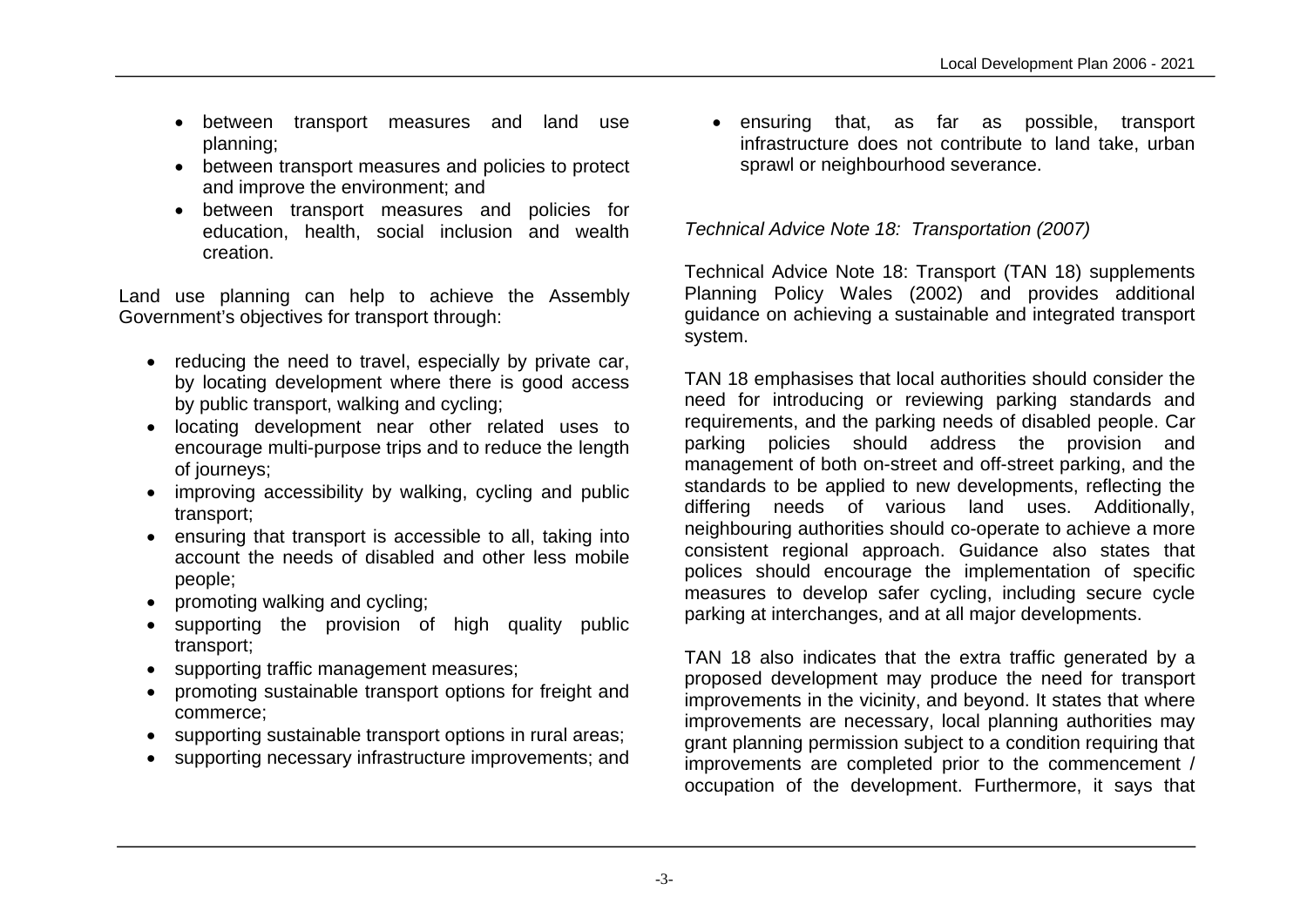developers will be required to pay the cost of any highway improvements where the need is directly created by their development. Such improvements may be secured under section 278 of the Highways Act 1980, whilst the use of planning obligations may be appropriate in some circumstances.

#### *Wales Transport Strategy – Draft for Consultation (2006)*

The Wales Transport Strategy (WTS) sets out how the Welsh Assembly Government proposes to deliver its transport duty. The WTS focuses on the role that transport can play in delivering the wider policy agenda of integrating transport with spatial planning, economic development, education, health, social services, environment and tourism, whilst meeting the strategic agenda set out in 'Wales: A Better Country' and the implementation framework of the Wales Spatial Plan. The vision for WTS is "to provide a framework that connects national, regional and local policy to maximise the contribution that transport can make to achieving a sustainable future for Wales, where actions for social, economic and environmental improvement work together to create positive change."

The WTS has a number of desired outcomes and three key themes which underpin the strategy. These outcomes form the basis for the WTS and the Consortia are required to use them to frame and guide Regional Transport Plans (RTPs) and the ensuing schemes and interventions.

#### **Social Outcomes**

- 1. Improving access to healthcare
- 2. Improving access to education, training and life-long learning
- 3. Improving access to shopping and leisure facilities
- 4. Encouraging healthy lifestyles
- 5. Improving the actual and perceived safety of travel

# **Economic Outcomes** 6. Improving connectivity within Wales and internationally 7. Improving the efficient, reliable and sustainable movement of people 8. Improving the efficient, reliable and sustainable movement of freight 9. Improving access to employment opportunities 10. Improving access to key visitor attractions 11. Increasing the use of more sustainable materials in the maintenance of Wales' transport assets and in the provision of new transport infrastructure.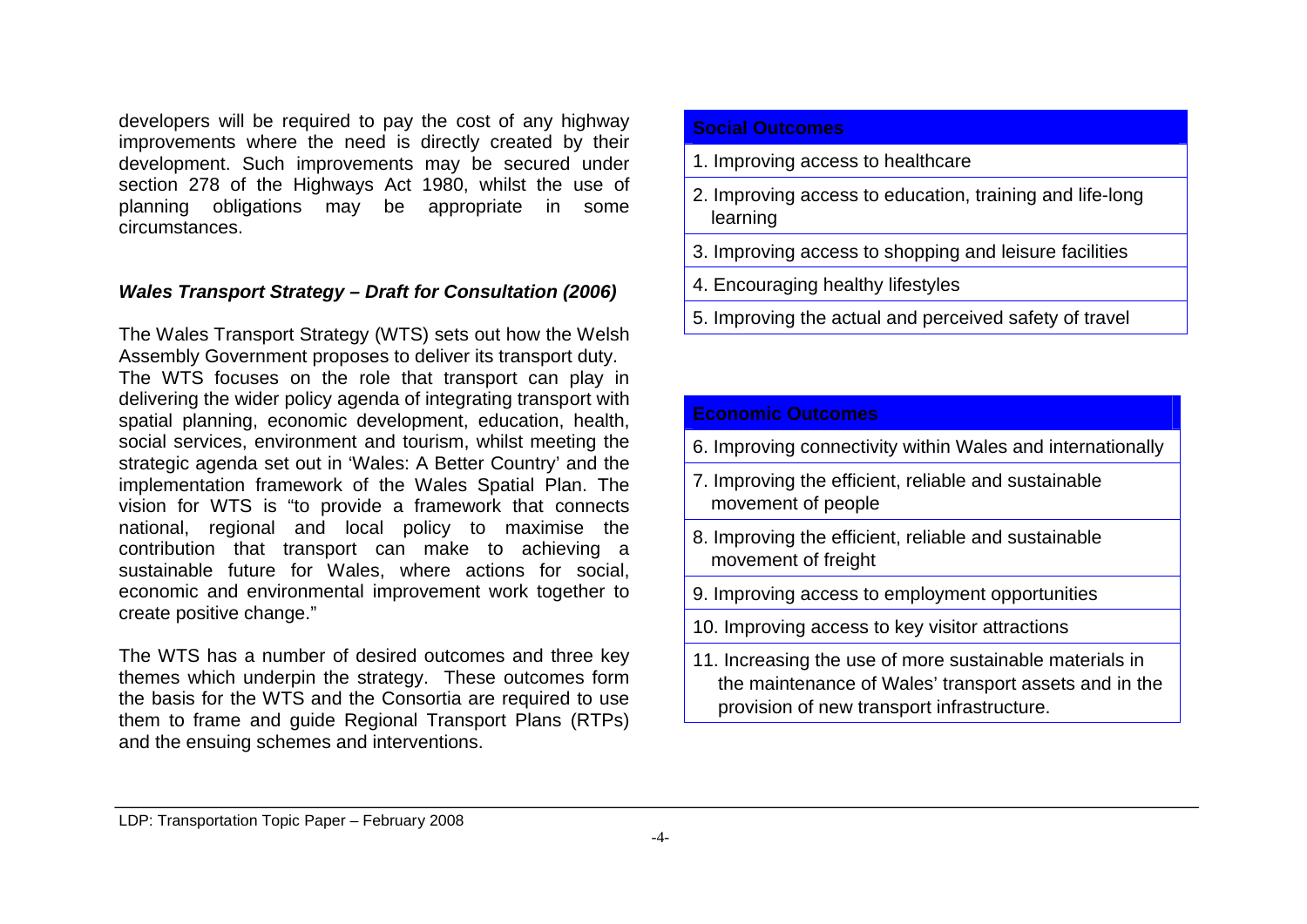# **Environmental Outcomes**

12. Reducing the contribution of transport to greenhouse gas emissions

12a. Adapting to the impacts of climate change

- 12b.Reducing the contribution of transport on to air pollution and other harmful pollutant emissions.
- 13. Reducing the negative impact of transport on the local environment - water pollution, soil loss and land contamination, noise and vibration, light pollution and links between communities
- 14. Reducing the negative impact of transport on our heritage – landscape, townscape, historical environment and Wales' distinctiveness
- 15. Reducing negative impacts of transport on biodiversity and increasing positive impacts.

In addition, the three themes of the WTS are as follows:

Theme 1: To achieve a more effective and efficient transport system

Greater efficiency in terms of vehicle technology, as well as seeking more efficient use of available infrastructure (for example achieving higher capacity on some existing routes) is promoted. In some cases, provision of new infrastructure will also be required if the effectiveness of the system is to be ensured. The Assembly Government is also seeking more efficient use of resources and promoting more co-ordinated decision making across different policy areas

Theme 2: To achieve greater use of the more sustainable and healthy forms of travel

Specifically, a reduction in single-occupancy car use is sought, by promoting greater use of car sharing, buses, trains, walking and cycling. This will reduce the environmental impacts of travel and help to improve opportunities for those without access to a car.

# Theme 3: To minimise the need to travel

It is recognised that travel can broaden people's horizons. However, if greenhouse gas emissions and congestion are to be reduced there is a need to consider ways in which people could still access services whilst minimising the need for car travel, particularly single-occupancy. This could be by seeking to minimise the number of journeys made (for example by encouraging greater use of teleconferencing and home working), and seeking to reduce the average length of journeys (for example through better land-use planning). The focus will be on car travel, as, for example, higher levels of walking and cycling are beneficial to health.

The Welsh County Surveyor's Society (WCSS) provides detailed parking requirements according to land use and type of development. It has been prepared by CCS Wales on behalf of all 22 Welsh Unitary Authorities and the four regional transport consortia, SEWTA, SWWITCH, TAITH and TRACC. Its aim is: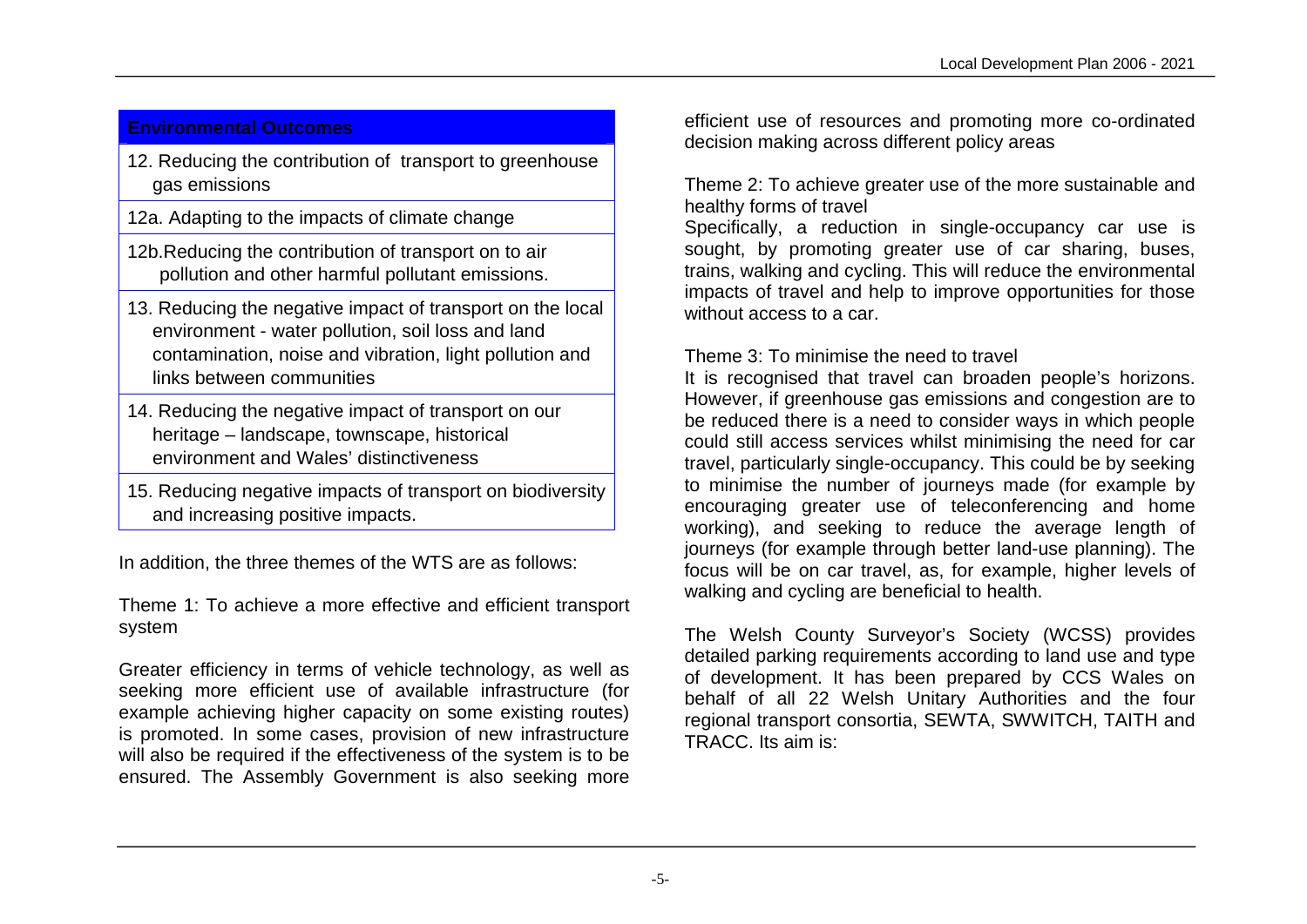- to assist developers, designers and builders in the preparation and submission of planning applications; and
- to achieve a common approach to the provision of vehicle parking facilities associated with new development and change of use.

The Wales Parking Standards have been based on the Parking Guidelines Revised Edition of 1993 that was prepared by the Standing Conference on Regional Policy in South Wales. The underlying rationale for the 1993 Parking Guidelines was to provide "sufficient parking for private cars and service vehicles to avoid the need for vehicles to park onstreet and thereby cause congestion, danger and visual intrusion.

In assessing parking requirements, the Wales Parking Standards identify that a number of factors need to be taken into account in relation to the development and its location. These include:

- the level of service provided by the public transport system;
- the provision of works buses or the extent of car pooling required by a Travel Plan;
- relative proportions of local labour available within walking or cycling distance and more distant labour;
- the existing and possible future congestion levels in streets likely to be affected by the development; and
- the provision of public parking space in the vicinity or grouped car parks on industrial estates or retail parks

A fundamental departure from previous guidance is the requirement for Local Authorities to introduce a system of zones for parking purposes into their development plans. It is the responsibility of individual Local Authorities to decide which of the six zones are applicable to their area and where the zones boundaries should be drawn within their area.

# **3. REGIONAL POLICY CONTEXT**

Sewta is an alliance of 10 south-east Wales local authorities working with others to deliver better transport in south east Wales region. It is constituted as a joint local government committee.

The Transport Act (Wales) 2006 requires the consortia to produce a regional plan for transport for all modes of travel. Sewta produced an outline of the Regional Transport Plan (RTP) in January 2007. The draft RTP is due by summer 2008 and the final RTP by March 2009.

Sewta's vision for the RTP is to provide a modern, integrated and sustainable transport system for south east Wales that increases opportunity, promotes prosperity and protects the environment, where public transport, walking, cycling and sustainable freight provides real travel alternatives.

The priorities of the RTP will be to:

- improve access to services, facilities and employment, particularly by public transport, walking and cycling;
- provide a transport system that increases the use of sustainable modes of travel;

LDP: Transportation Topic Paper – February 2008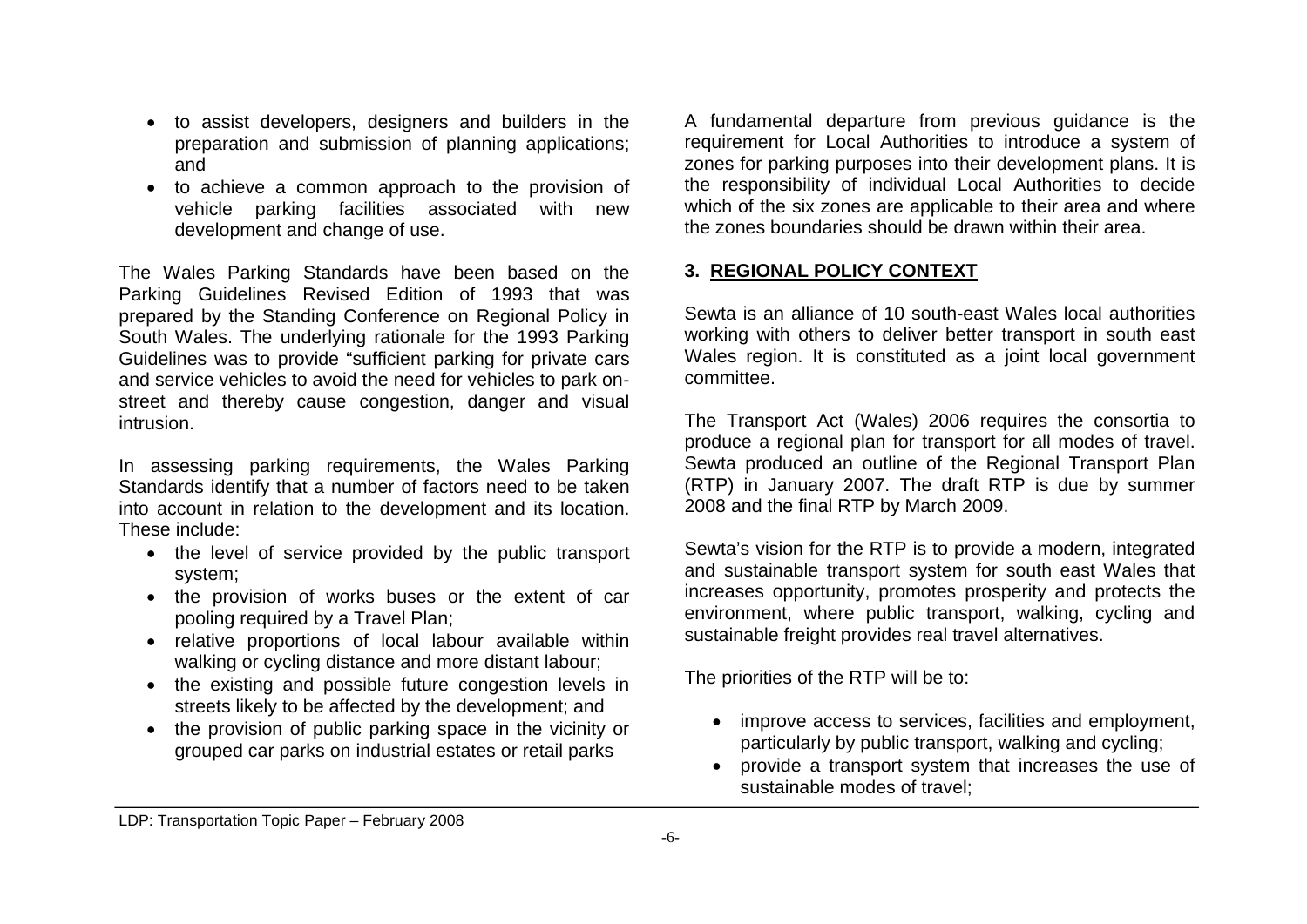- reduce the demand for travel:
- develop an efficient and reliable transport system with reduced levels of congestion and improved transport links within the SEWTA region and to the rest of Wales, the UK and Europe;
- provide a transport system that encourages healthy and active lifestyles, is safer and supports local communities;
- reduces significantly the emission of greenhouse gases and air pollution from transportation;
- ensure that land use development in south east Wales is supported by sustainable transport measures;
- make better use of the transport system;
- play a full role in regenerating south east Wales

# **Walking and Cycling Strategy**

The RTP seeks at regional level to rebalance the relationship between people as car drivers, and as pedestrians and other users of the transport system.

The RTP Walking and Cycling Strategy will ensure the region works towards providing a high quality cycle infrastructure and encourage people to cycle more. Sewta and its partner authorities also needs to ensure the provision of safe and convenient cycle routes and supporting facilities are central to the design process for new or regenerated development and any additional or modification to the highway network.

# **Roads Strategy**

Sewta intends to invest heavily in alternative modes of travel but car traffic will continue to dominate the transport scene. However the majority of motorised travel will remain on the road system and in cars and lorries. Therefore Sewta accepts that some new highway investment will be necessary during the life of the RTP but the thrust of the Roads Strategy is to protect and improve capacity of the existing highway network.

# **Rail Strategy**

The Sewta Rail Strategy in conjunction with partner organisations provides the context for securing enhancements and further improvement of the rail network.

The Strategy will be based on:

- enhancing the quality of trains and increasing their length;
- increasing service frequencies;
- track enhancements to improve running speeds and reliability;
- improving existing stations including better interchange with other modes:
- improving information for travellers;
- a limited programme of opening new lines and stations on existing lines.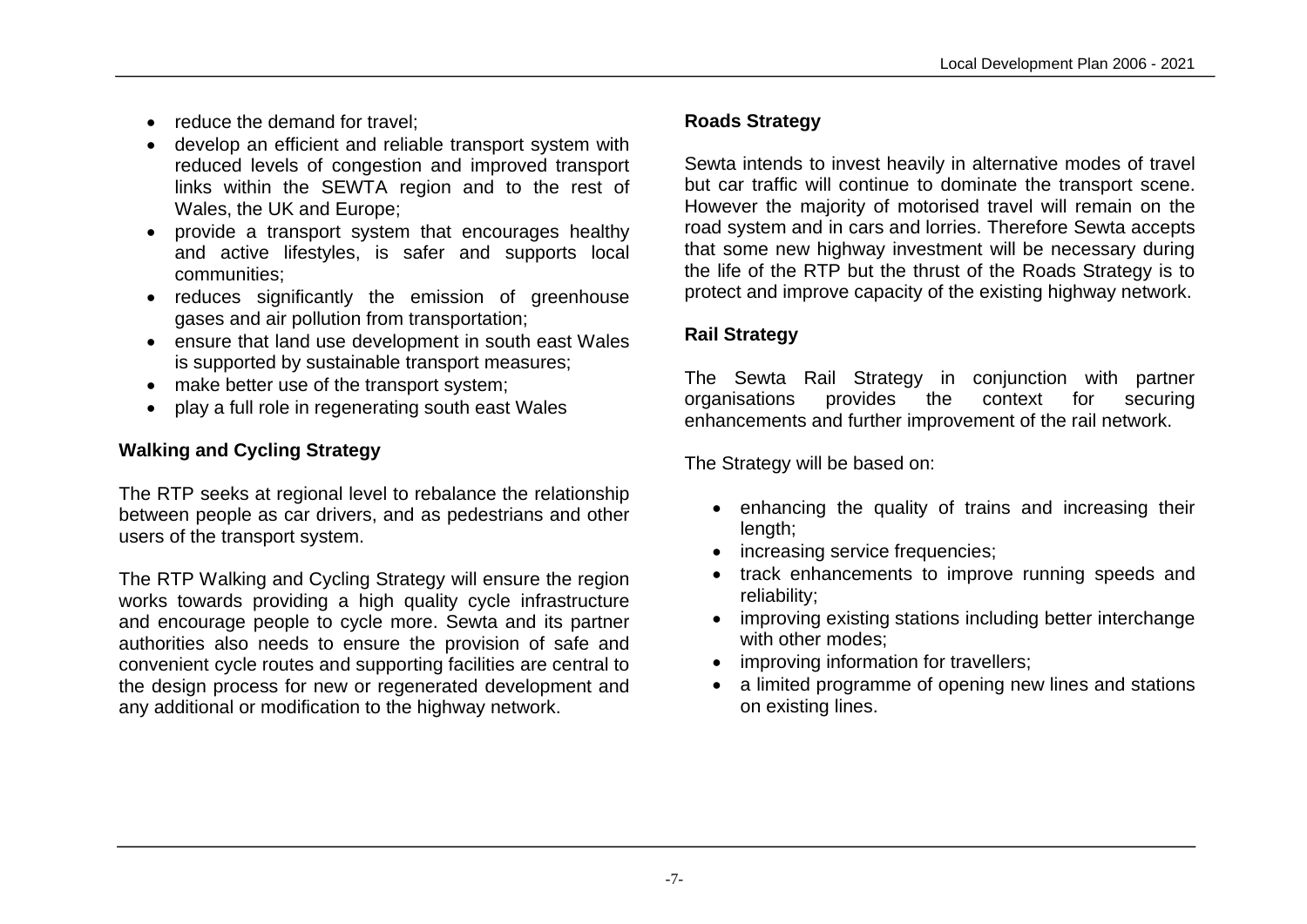# **Bus Strategy**

With Sewta being committed to providing alternatives to the private car, the Bus Strategy and its policies will be key to this commitment.

The Bus Strategy will concentrate on:

- enhancing the quality of the bus fleet;
- increasing service frequencies;
- developing larger distance express services;
- relocation of road space to favour buses;
- ticketing initiatives;
- improving bus stops and bus interchange with other modes;
- stronger enforcement of parking regulations.

# **Road Safety Strategy**

The Sewta Road Safety Strategy contains 20 policies with an overall objective to improve both safety and the perception of safety for all road users.

Local authorities will be responsible for the delivery of most of the objectives, with Sewta setting a consistent regional approach. The strategy concentrates on policies aimed at specific groups of road users, improving the quality and consistency of accident analysis and practical ways to reduce the speed of traffic.

# **4. LOCAL POLICY CONTEXT**

### *A Better Life – Our Community Plan 2001 – 20014*

A Better Life - Our Community Plan sets out a framework for creating a brighter future for everyone who lives and works in Rhondda Cynon Taff. The plan was developed through the Better Life Consortium, during 2003/2004. The Community Plan identifies 5 key themes under which are a series of local level aims. The key themes are**:**

- Safer Communities
- Our Living Space
- Our Health and Well Being
- Boosting Our Local Economy
- Learning for Growth

The key themes identified in the Community Plan has been developed into strategies for improving the quality of life in Rhondda Cynon Taf. Transport is identified as part of the Our Living Space Strategy. The Strategy (200?) sets the following themes:

- Healthy Environments;
- Community Collaboration and Prevention;
- Mental Health and Emotional Wellbeing:
- Children and Young People;
- Work and Health:
- Maintaining Independence;
- Transport and Access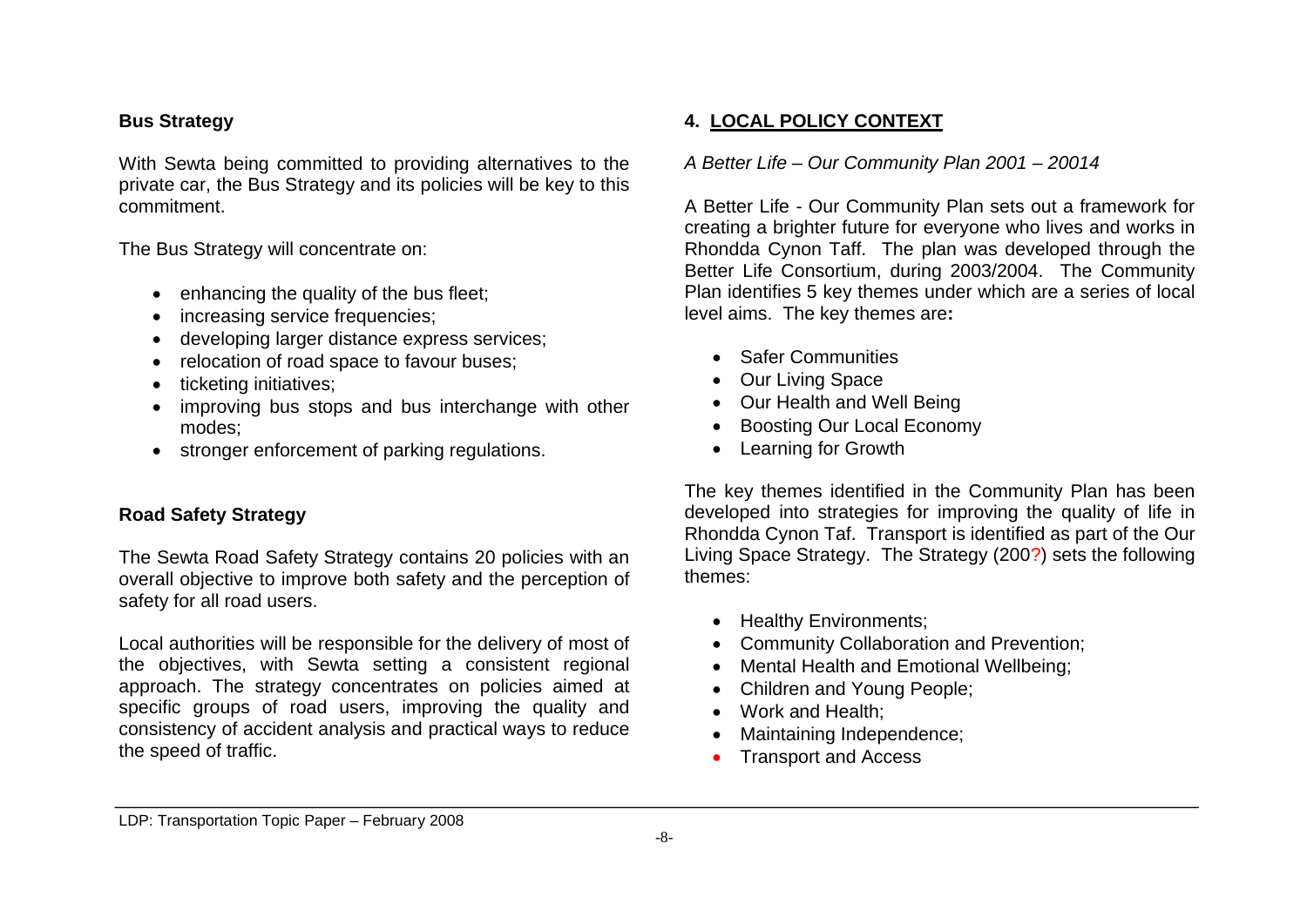*Access, Circulation and Parking Requirements Study (2007)*

The study was commissioned by the Council in 2006 to provide an Rhondda Cynon Taf specific evidence base relating to access, circulation and parking standards. In doing so the study looked at design guidance in relation to access and parking layout, parking standards, key junctions, transport assessments, travel plans, planning conditions and obligations.

#### *Strategic Transport Assessment (2007)*

Commissioned by the Council in 2007 the study examines the possible impact the development of the 8 strategic sites identified in the LDP will have upon the highway network and makes recommendations to ameliorate the impacts. Further detailed assessment work is currently being undertaken and will be reported shortly.

#### *Rhondda Cynon Taf County Borough Council*

In March 2007 the Council's Executive Cabinet approved a report of the Group Director – Environmental Services which outlined a strategy for future major road schemes in the County Borough. The report details the major road schemes to be carried forward in the LDP and RTP and identifies congestion and pressure points on the highway network.

#### **5. KEY ISSUES IN RHONDDA CYNON TAF**

The key issues to be addressed by the Rhondda Cynon Taf LDP have been identified by making an assessment of the following:

- The results of pre deposit consultation with key stakeholder;
- The results of the Sustainability Appraisal / Strategic Environmental Assessment Scoping Exercise; and
- A review of baseline social, economic and environmental information.

The issues identified through this process will inform directly the development of the spatial strategy for the LDP.

#### *Pre Deposit Consultation*

Transportation issues identified are as follows:

- Poor infrastructure difficulty of movement and congestion
- Need for better infrastructure transport and community facilities
- Poor public transport
- Need to make better use of bus and rail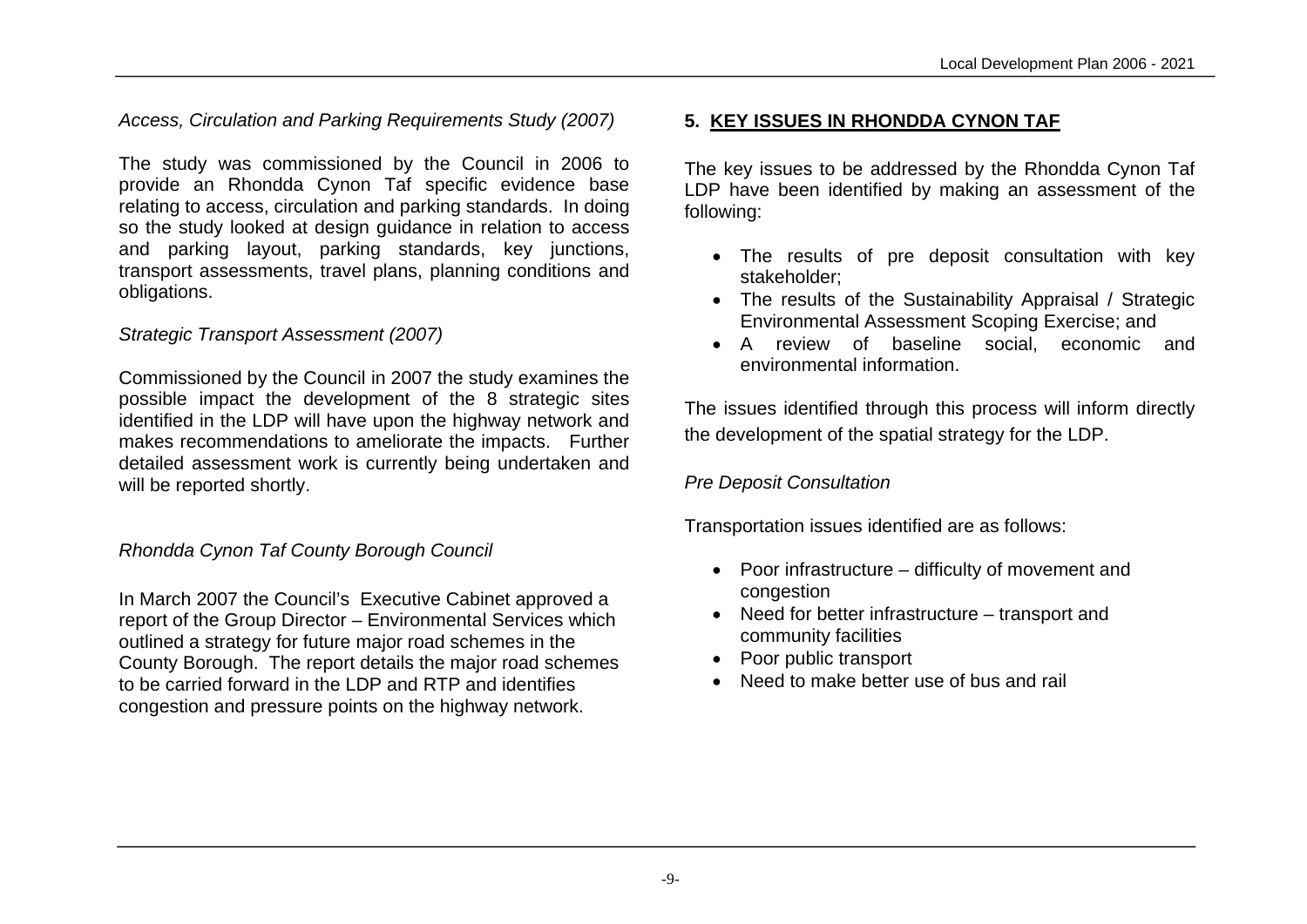#### *Sustainability Appraisal / Strategic Environmental Assessment*

The Sustainability Appraisal / Strategic Environmental Assessment identified the following transportation issues:

- Away from the two north / south main routes (the A4119 and A470) accessibility is poor;
- $\bullet$  62% of people travel to work by car, ranking 19<sup>th</sup> out of 376 for England and Wales, however, 31.6% of households do not have a car;
- Poor access to services

## *Baseline information.*

Transportation issues identified are as follows:

- Only 60% of the workforce of Rhondda Cynon Taf work in the County Borough (Review of Economic Analysis of Rhondda Cynon Taf 2006);
- 22,000 residents commute out of Rhondda Cynon Taf every day to work, of these 19,000 commute to Cardiff (Review of Economic Analysis of Rhondda Cynon Taf 2006)
- Car ownership in Rhondda Cynon Taf has grown since 1991 from 60% to 68% in 2001 (Office for National Statistics);
- The dominant mode of transport for in Rhondda Cynon Taf for travelling is the private car with 74% preferring to use their cars. 10% of residents walking to work and 8% use public transport (Office for National Statistics);
- The volume of motor vehicle traffic on the roads of Rhondda Cynon Taf increased by 13% between 1996 –2004. This is in line with the growth in road traffic in Wales for the same period. (Welsh Transport Statistics 2005)

# **6. PREFERRED STRATEGY**

The preferred strategy provides the following policy framework for transportation in Rhondda Cynon Taf.

*Objectives of the Local Development Plan*

Paragraph 4.2 of the Preferred Strategy (January 2007) lists 16 objectives for the LDP. The following objectives are the most relevant to the topic area;

- Reduce the need to travel and promote more sustainable modes of transport;
- Promote integrated communities, with opportunities for living, working and socialising for all;
- Provide an environment that encourages a healthy and safe life style and promote well being, and
- Manage the effects of climate change.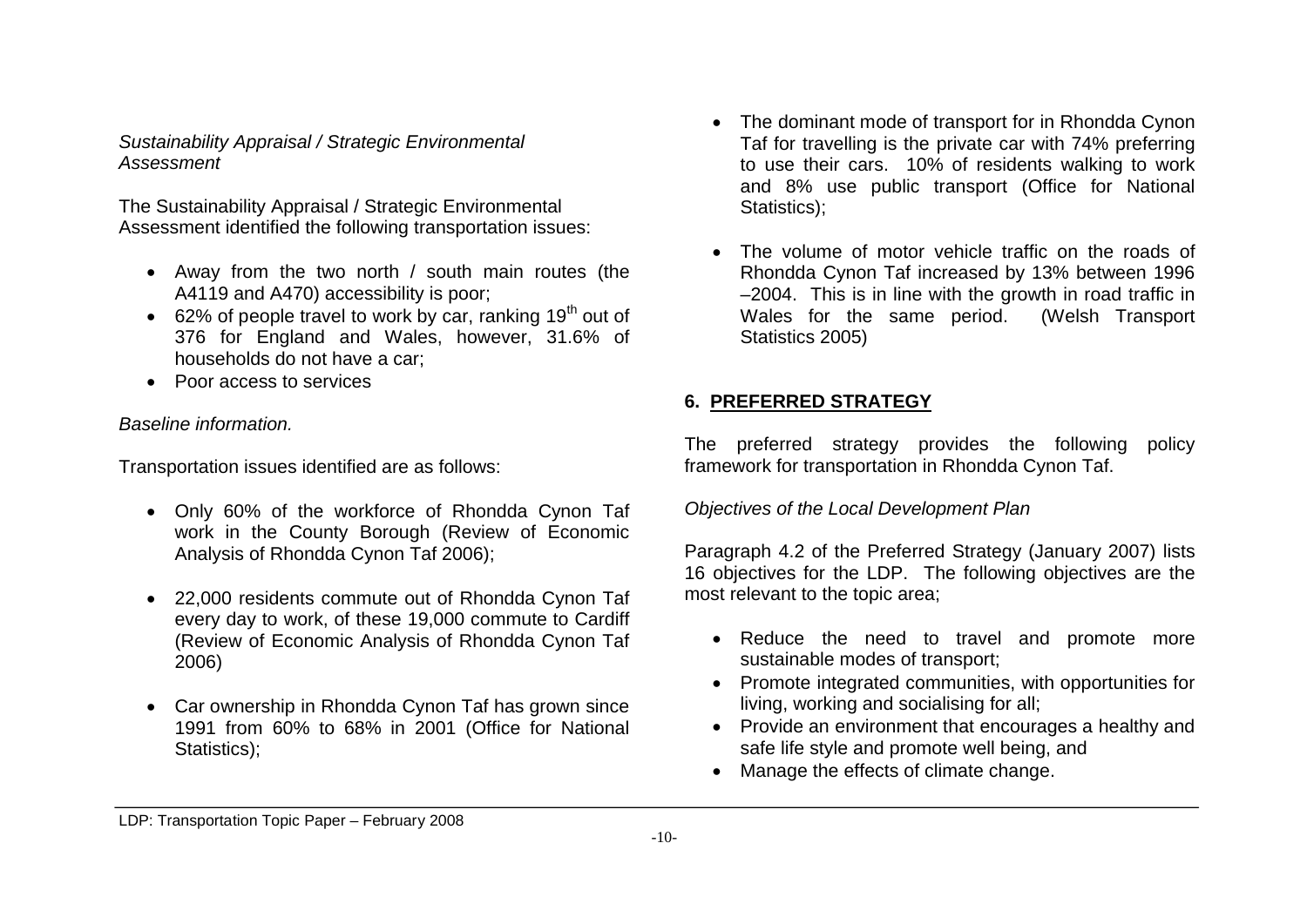# *Development Strategy*

Paragraphs 6.1 – 6.11 of the Preferred Strategy sets out a development strategy for Rhondda Cynon Taf. The strategy area is divided in into two distinct parts:-

- Northern Strategy Area, and
- Southern Strategy Area

The Northern Strategy area comprises the key settlements of Tonypany, Porth, Treorchy, Treherbert, Ferndale, Tylorstown, Mountain Ash and Hirwaun and the principal town of Aberdare. In this area the emphasis is on building sustainable communities and halting the process of depopulation and decline.

The Southern Strategy area includes the principal towns of Pontypridd and Llantrisant and key settlements of Tonyrefail and Llanharan. In the south of the County Borough the emphasis is on sustainable growth that benefits Rhondda Cynon Taf as a whole.

The strategy recognises the important role that principal towns and key settlements play in providing services of both local and county importance. Where possible, development will be focused on the principal towns and key settlements of the County Borough in order to support and reinforce the important role of these centres play as places for social and economic activity.

# *Transportation*

Paragraphs 6.24 – 6.28 of the Preferred Strategy provides a strategy for the development of transportation in Rhondda Cynon Taf. The paragraphs are as follows;

*"The distinctive geography of Rhondda Cynon Taff means that the County Borough has a linear communications network. Transportation links tend to follow the valleys, with access across the plateau being more difficult. The major roads, particularly the M4, A470 and A4119 provide access to Cardiff and South East Wales. Access to Swansea and West Wales is provided by the A465 Heads of the Valleys Road.* Internal linkages in Rhondda Cynon Taf however, can be more problematic with congested residential streets and town centres, which are unsuitable for heavy traffic.

*During the plan period the following committed transportation schemes will be completed :-*

- *A465 Abergavenny / Hirwaun Dualling*
- *Church Village By pass, and*

*The strategy will build on these achievements and continue to promote the need for further improvements in the strategic transportation network to ensure improved links with Cardiff and the M4 and Merthyr Tydfil and the A465. Improvements will also be sought to the internal transportation network in Rhondda Cynon Taf to facilitate movement east / west.*

*As a general principle development will be directed to locations that offer a choice of transportation. Particular*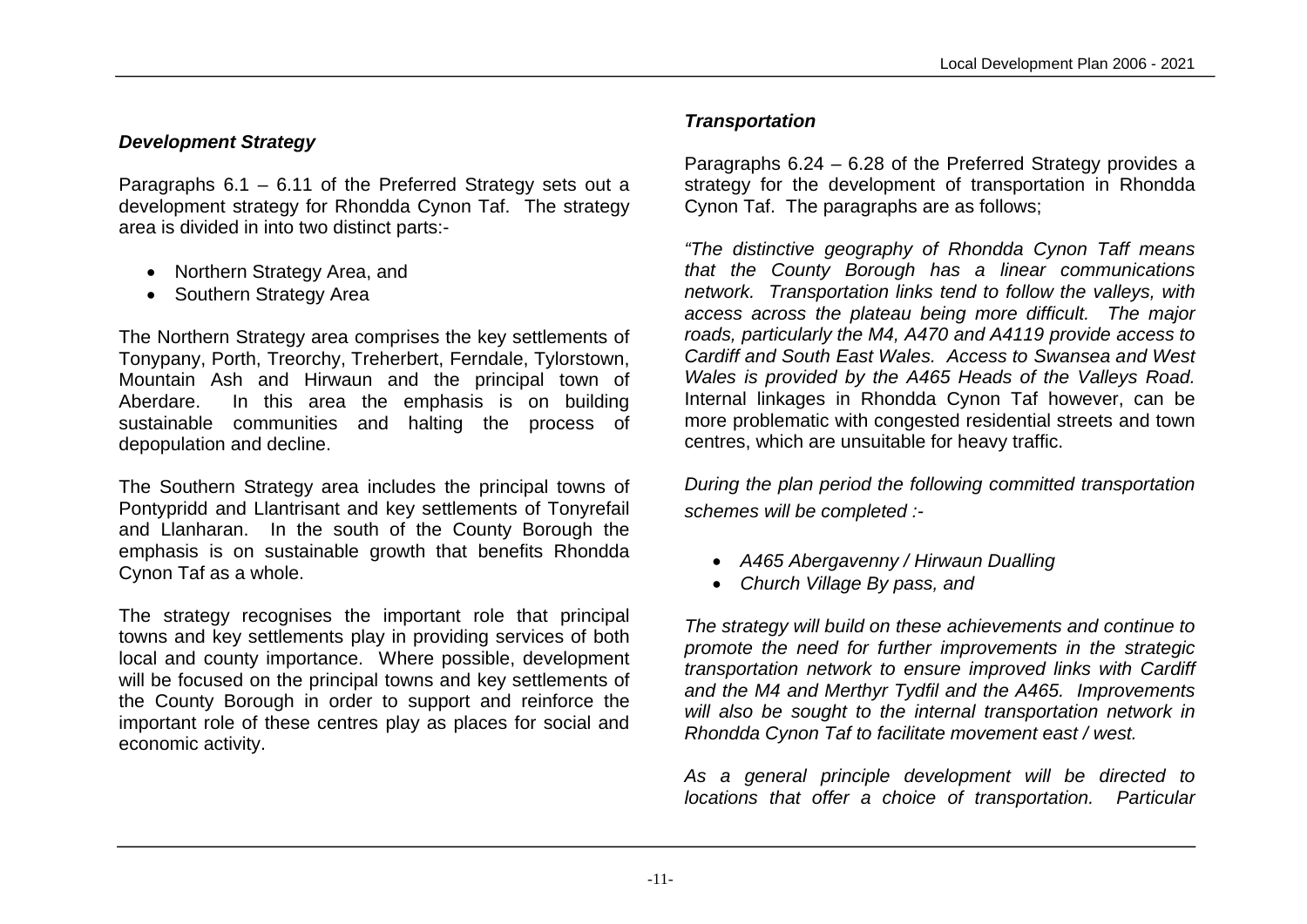*importance will be placed on ensuring that development both supports and where necessary contributes towards the development of a modern integrated transport system in Rhondda Cynon Taf.*

*It should be noted the integrated transport strategy for Rhondda Cynon Taff will be informed by a combination of the policy framework contained in the LDP and the emerging Regional Transport Plan."*

#### *Strategic Policy*

The strategic transport policy is as follows;

#### **SP 9 – TRANSPORTATION**

**The Council will seek to implement transportation schemes and initiatives which will achieve sustainable regeneration, enhance the public realm, improve the economy, reduce congestion, and improve road safety by:-**

- **1. Reduce the need to travel by private car;**
- **2. Maintaining and improving accessibility for all sections of the community;**
- **3. Supporting transportation schemes which benefit the economy of the County Borough whilst seeking to minimise impact on the environment;**
- **4. Supporting and enhancing public transport; walking and cycling provision; and achieving integration of all modes of transportation;**

**5. Minimising adverse effects of traffic and parking on local amenities and the environment as a whole.**

## *Representations to the Preferred Strategy*

Representations made in respect of the Transportation element of the Preferred Strategy fall broadly into 2 areas – representations in respect of paragraph 6.24 –6.28 and Strategic Policy 9.

Outlined below is a summary of the main representation submitted in respect of these 2 areas. Responses to each of the main representations are included.

1. Representations to Paragraph 6.24 –6.28 – **Transportation** 

**General**: Significant growth is focused in the South. The precise scale of development proposed is not specified, but it is clear that it is likely to put additional pressure on M4 and key routes into Cardiff which are heavily congested at peak commuter periods (notably the A470 and A4232) and particularly if the trend for commuting from RCT to Cardiff continues*.*

**Proposed Response**: The Draft LDP will provide a clear policy framework for the development of a modern integrated transport in Rhondda Cynon Taf which maximises that opportunities provided by public transport and seeks to reduce the need to travel by private car.

**General:** It is essential that new development includes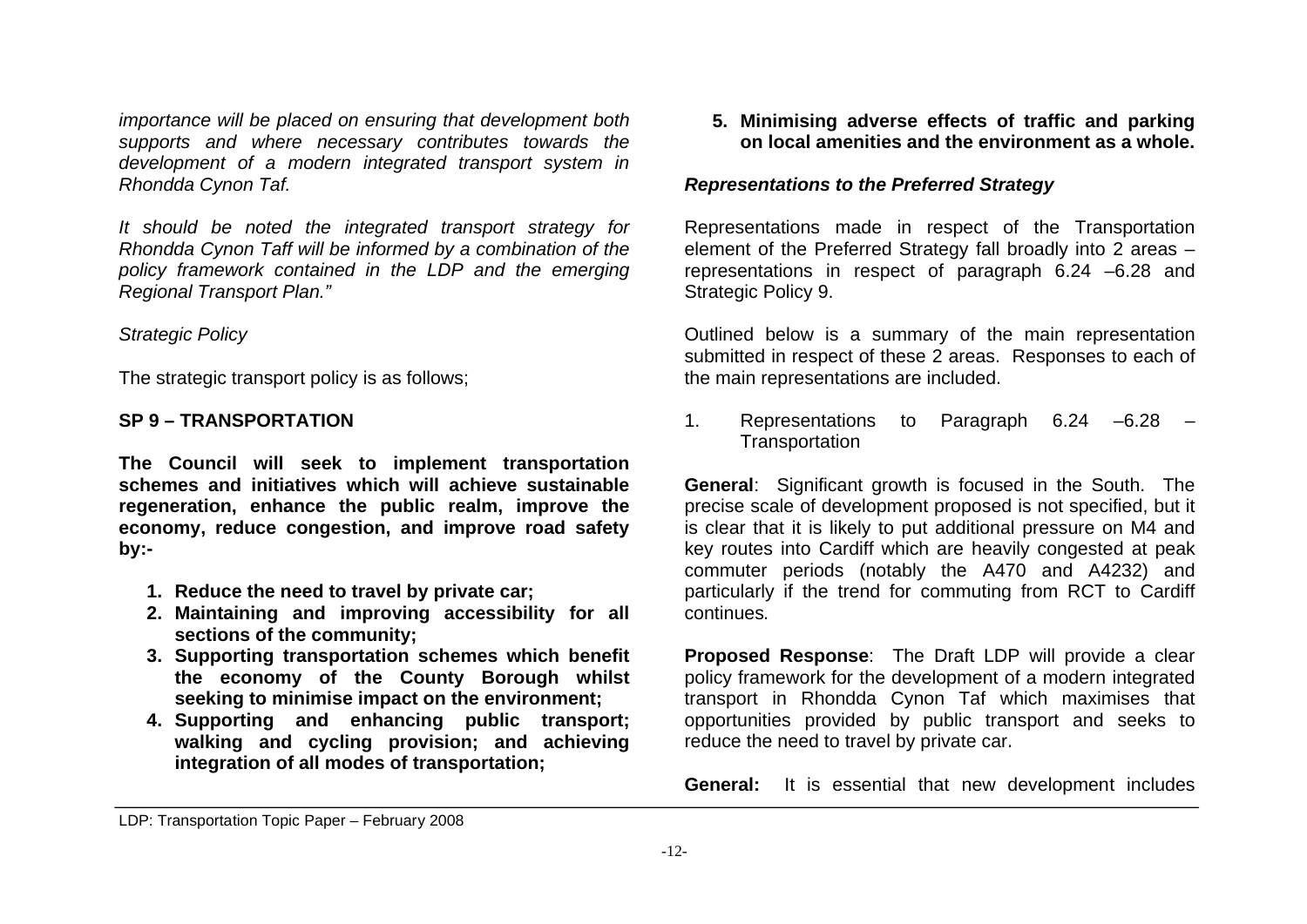appropriate public transport provision (in addition to walking and cycling) to minimise the demand for travel within the Sewta region and, particularly, to minimise commuting by car into Cardiff

**Proposed Response:** The Draft LDP will provide a clear policy framework for the development of a modern integrated transport in Rhondda Cynon Taf which maximises that opportunities provided by public transport and seeks to reduce the need to travel by private car

**General:** Given the very high percentage of people who travel outside the boundaries of RCT to go to work- it is disappointing to see no reference to develop car parks which can be used for car sharing schemes, which would help to reduce the volumes of private vehicles using the main roads like the M4 /A470 etc.

**Proposed Response:** The emerging LDP will provide a policy framework for the development of park and ride and park and share schemes at appropriate locations.

**General**: Clarity needs to be provided in relation to the flexibility of the emerging LDP in relation to developments outside as well as within the plan area (e.g. St Athan, M4 Junction 33 Culverhouse Cross)**;**

**Proposed Response:** Noted. The Council will work with the Welsh Assembly Government, the Vale of Glamorgan Council and the City and County of Cardiff to assess the implications of development outside as well as within the plan area.

**General***:* The preferred strategy needs to demonstrate an integrated approach to housing, employment and transport, having regard to cross-border relationships.

**Proposed Response:** The Draft LDP will provide a clear policy framework for the development of a modern integrated transport in Rhondda Cynon Taf.

**General**: Transport strategy is poor. Consideration needs to be given to the problems of congestion and improvements to public transport.

**Proposed Response:** The Draft LDP will provide a clear policy framework for the development of a modern integrated transport in Rhondda Cynon Taf which maximises that opportunities provided by public transport and seeks to reduce the need to travel by private car

**General:** Rhondda Cynon Taf needs to take steps to ensure the development of a modern integrated transportation system in Rhondda Cynon Taf.

**Proposed Response**. **:** Noted. The Draft LDP will provide a clear policy framework for the development of a modern integrated transport in Rhondda Cynon Taf

**General**: Concerns are expressed that high levels of unemployment are likely to prevail in the upper Valley communities unless transport access is improved.

**Proposed Response:** The LDP will provide a policy framework for the development of improved transportation infrastructure to serve the upper Valley communities.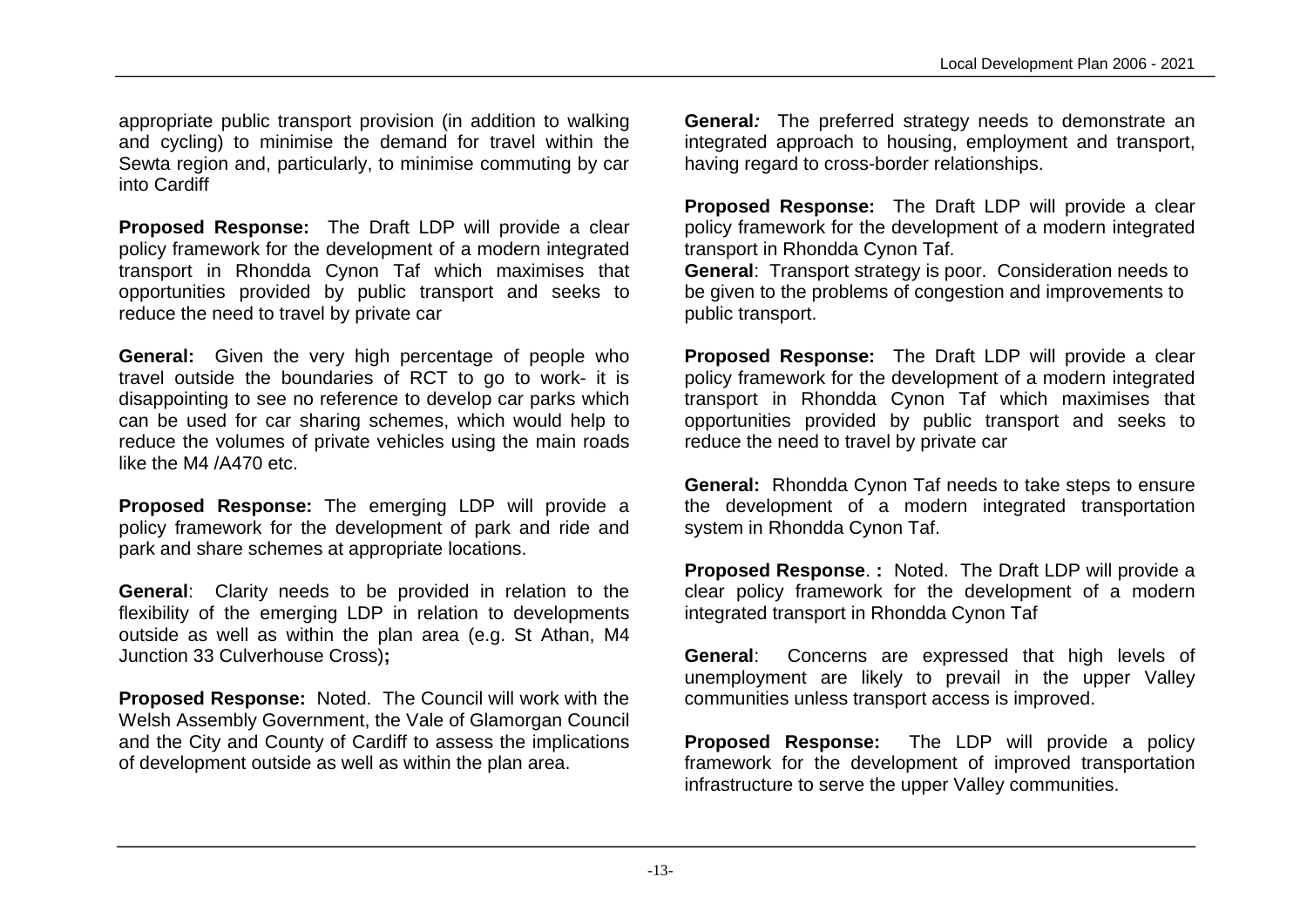**General:** A new road is needed between Porth and **Treherhert** 

**Proposed Response:** The LDP will provide a policy framework for the development of improved transportation infrastructure to serve the upper Valley communities.

**General:** The A4059 between Abercynon and Hirwaun needs to be duelled.

**Proposed Response:** The LDP will provide a policy context for the development of improved transportation infrastructure in the Cynon Valley.

**General**: Support is expressed for the Church Village Bypass.

**Proposed Response**: Support Welcomed.

**General:** Consideration needs to be given to the capacity of the M4 to assimilate additional traffic.

**Proposed Response: :** Noted. The Council will work with the Welsh Assembly Government, the Vale of Glamorgan Council and the City and County of Cardiff to assess the implications of development outside as well as within the plan area.

**General**: Road and Rail improvements are required in the northern strategy area in particular passenger rail services should be extended to Hirwaun.

**Proposed Response:** The LDP will provide a policy framework for the development of improved transportation infrastructure to serve the Northern Strategy Area.

2. Representation to Strategic Policy SP9 **Transportation** 

**Policy SP9**: The policy should be amended to include 'walking for health 'as a transport objective

**Proposed Response**: Agreed. Policy SP9 will be amended to include 'walking for health'.

#### **7. DRAFT LDP POLICY**

Revised Strategic Policies 9

#### **SP 9 – TRANSPORTATION**

**The Council will seek to implement transportation schemes and initiatives which will achieve sustainable regeneration, enhance the public realm, improve the economy, reduce congestion, and improve road safety by:-**

- **1. Reduce the need to travel by private car;**
- **2. Maintaining and improving accessibility for all sections of the community;**

LDP: Transportation Topic Paper – February 2008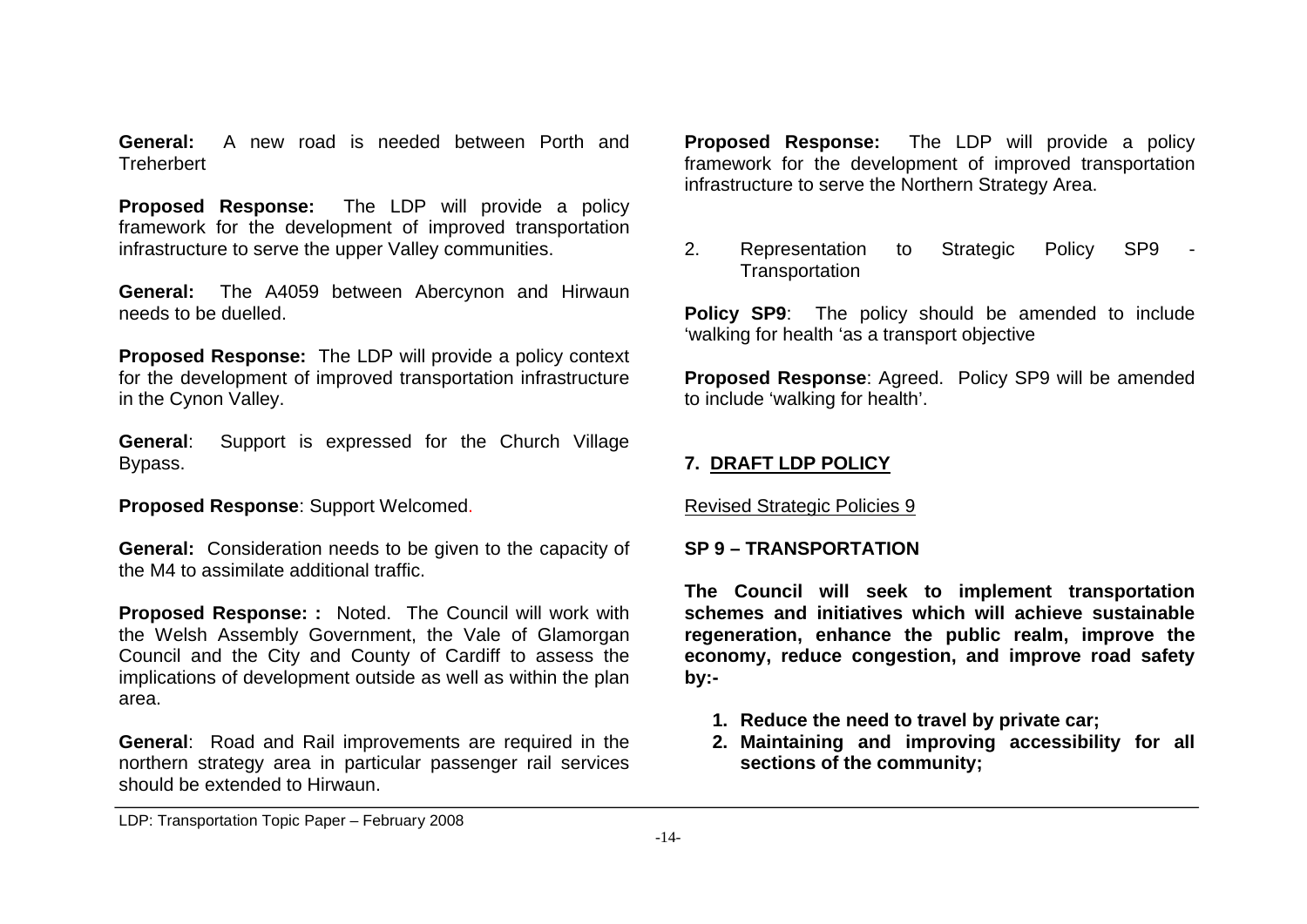- **3. Supporting transportation schemes which benefit the economy of the County Borough whilst seeking to minimise impact on the environment;**
- **4. Supporting and enhancing public transport; walking for health and cycling provision; and achieving integration of all modes of transportation;**
- **5. Minimising adverse effects of traffic and parking on local amenities and the environment as a whole.**

# Justification

The distinctive geography of Rhondda Cynon Taff means that the County Borough has a linear communications network. Transportation links tend to follow the valleys, with access across the plateau being more difficult. The major roads, particularly the M4, A470 and A4119 provide access to Cardiff and South East Wales. Access to Swansea and West Wales is provided by the A465 Heads of the Valleys Road. Internal linkages in Rhondda Cynon Taf however, can be more problematic with congested residential streets and town centres, which are unsuitable for heavy traffic.

During the plan period the following committed transportation schemes will be completed :-

- A465 Abergavenny / Hirwaun Dualling
- Church Village By pass, and
- $\bullet$
- *Th* The strategy will build on these achievements and continue to promote the need for further improvements in the strategic transportation network to ensure improved links with Cardiff

and the M4 and Merthyr Tydfil and the A465. Improvements will also be sought to the internal transportation network in Rhondda Cynon Taf to facilitate movement east / west.

As a general principle development will be directed to locations that offer a choice of transportation. Particular importance will be placed on ensuring that development both supports and where necessary contributes towards the development of a modern integrated transport system in Rhondda Cynon Taf.

It should be noted the integrated transport strategy for Rhondda Cynon Taff will be informed by a combination of the policy framework contained in the LDP and the emerging Regional Transport Plan.

# Area Wide Policies

The planning systems objectives for transportation are to provide to extend choice and secure accessibility in a way which supports sustainable development. This will be achieved through integration:

- within and between different types of transport;
- between transport measures and land use planning;
- between transport measures and policies to protect and improve the environment; and
- between transport measures and policies for education, health, social inclusion and wealth creation.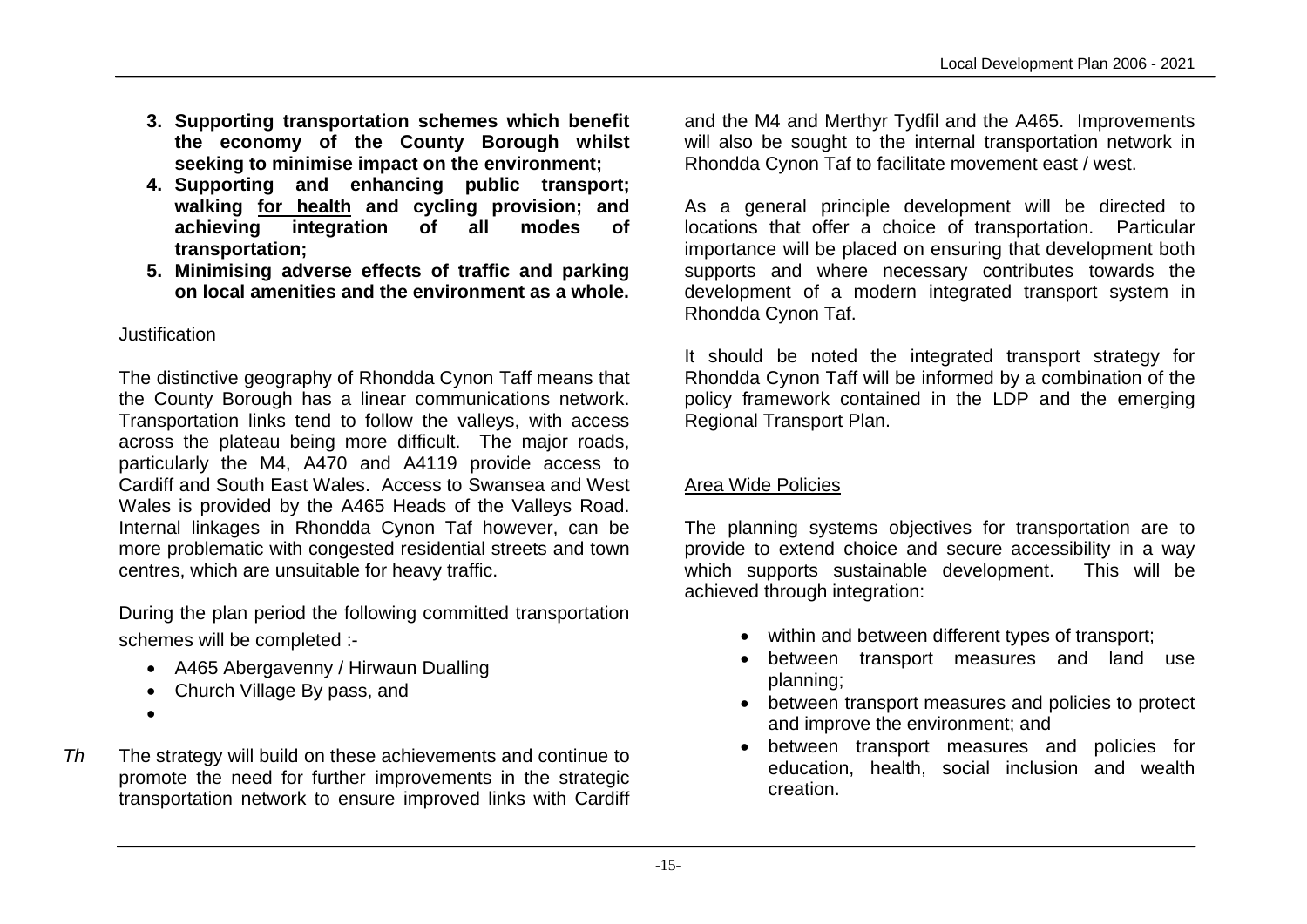In order to achieve this it will be necessary to ensure that:

- reduce the need to travel, especially by private car, by locating development where there is good access by public transport, walking and cycling;
- locate development near other related uses to encourage multi-purpose trips and to reduce the length of journeys;
- improve accessibility by walking, cycling and public transport;
- ensure that transport is accessible to all, taking into account the needs of disabled and other less mobile people;
- promote walking and cycling;
- support the provision of high quality public transport:
- support traffic management measures;
- promote sustainable transport options for freight and commerce;
- support sustainable transport options in rural areas;
- support necessary infrastructure improvements; and
- ensure that, as far as possible, transport infrastructure does not contribute to land take, urban sprawl or neighbourhood severance.

The distinctive geography of Rhondda Cynon Taff means that the County Borough has a linear communications network. Transportation links tend to follow the valleys, with access across the plateau being more difficult. The major roads, particularly the M4, A470 and A4119 provide excellent access to Cardiff and South East Wales. Access to Swansea and West Wales is provided by the A465 Heads of the Valleys Road.

Whilst external communications are excellent, internal linkages can be more problematic. In some parts of the County Borough the main through routes follow narrow congested residential streets and town centres, which are unsuitable for heavy traffic. The Key Issues Chapter of LDP Preferred Strategy outlined problems in terms of access to services, availability of public transport, car dependence, significant daily out commuting and congestion that need to be addressed if a modern transportation system is to be developed in Rhondda Cynon Taf.

The policy framework contained in the LDP will ensure the development of a modern, integrated transportation system meets the needs of existing and future residents of Rhondda Cynon Taf.

# *Strategic Highway Network*

The process of developing the Sewta Regional Highways Strategy included the development of the Strategic Road Network (SRN). This network will comprise routes that are essential to the function of the regional transport system. It defines a minimum of highway routes that need to be maintained to appropriate standard to ensure key population centres are connected.

The SRN serving Rhondda Cynon Taf comprises the M4 motorway, A470 and A465 trunk roads and some 'A' roads in the County Borough e.g. A473, A4059, A4058 and A4119. Of these roads the M4, A470 and A465 fall within the jurisdiction of the Welsh Assembly Government. These roads

LDP: Transportation Topic Paper – February 2008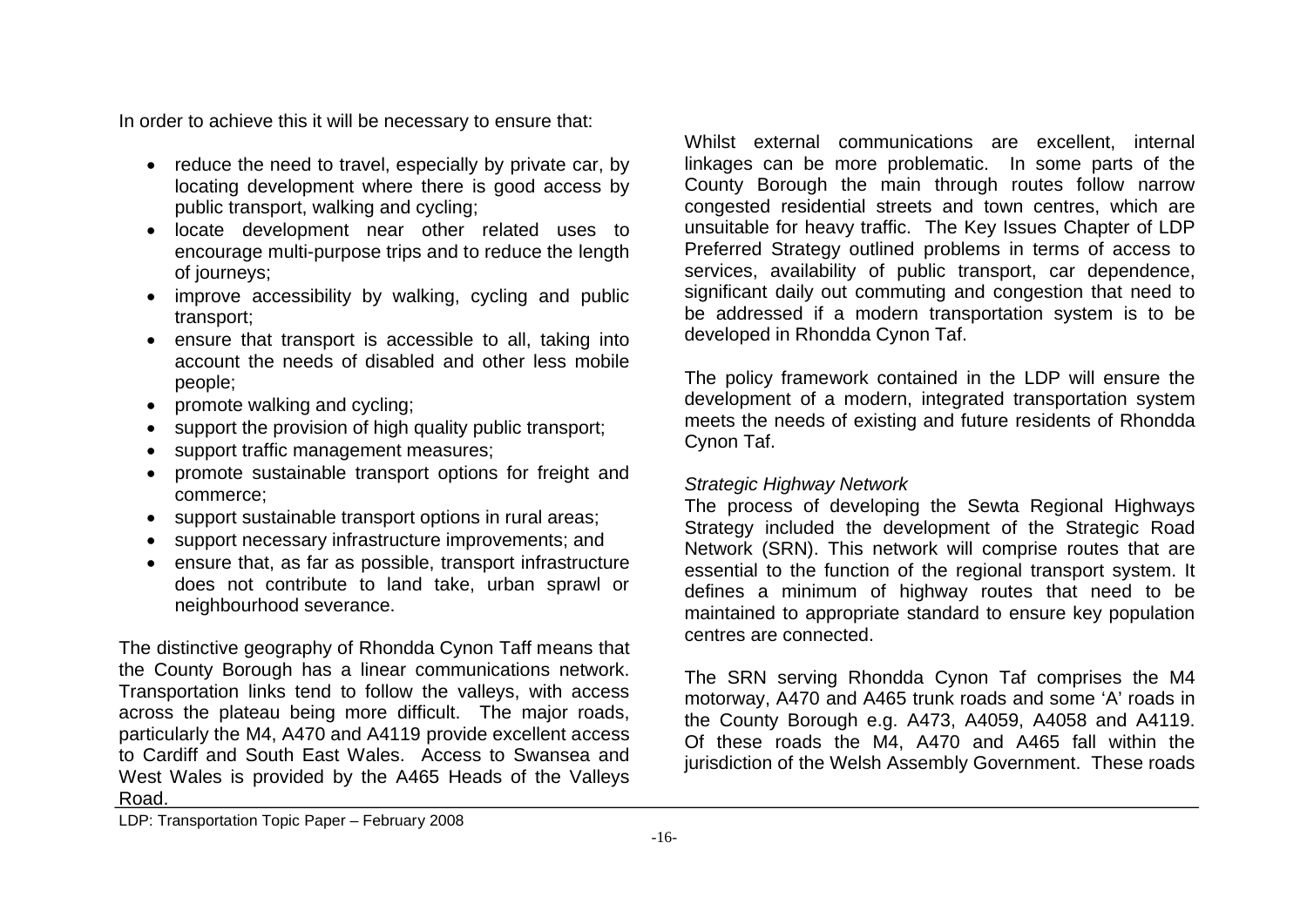represent strategic communications links into and within the County Borough.

The SRN in Rhondda Cynon Taf is experiencing problems of congestion and is some instances is close to capacity. The Council will through the implementation of a strategic corridor management system seek to manage and mitigate against the growth of traffic on A roads within its control. The Welsh Assembly Government Trunk Road programme has identified a scheme for dualling the A465 between Abergavenny / Hirwaun. The scheme, originally programmed for 2008, is likely to take place during 2012. A study examining the options for improving capacity on the M4 is being conducted and is expected to report shortly. The Council recognises that the creation and retention of an efficient, high quality motorway and trunk road network is critical for the effective operations of the capital network and the regeneration of Rhondda Cynon Taf**.** 

# **Policy TRAN 1 - Major Road Schemes**

**Land will be safeguarded and provision made for the development of the strategic highway network, including:**

- **i) Church Village Bypass**
- **ii) Mountain Ash Southern Cross Valley Link**
- **iii) Upper Rhondda Fach Relief Road**
- **iv) Gelli / Treorchy Relief Road**
- **v) A4059 Aberdare Bypass Extension**
- **vi) Tonyrefail Bypass and Ynysmaerdy to Coed Ely Dualling**
- **vii) Upper Rhondda Fach Relief Road Extension (Beyond Maerdy)**
- **viii) Mountain Ash Northern Cross Valley Link**
- **ix) A473 Llanharan Bypass**
- **x) A473 Talbot Green Bypass Dualling**
- **xi) Ynysmaerdy toTalbot Green Relief Road**
- **xii) A465 Dualling WAG**

#### Justification

Although the LDP will seek to implement a balanced transportation strategy that contains several elements including elements to encourage public transport, walking, and cycling, there will continue to be a need for new roads. In many parts of Rhondda Cynon Taf major routes continue to run through residential areas resulting in environmental and safety problems as well as leading to traffic congestion, which deter to economic growth and inward investment. As long as there are economic, environmental and safety problems resulting from the existing road network, it is considered that a road construction programme will continue to be an essential element of the overall transportation strategy.

The South East Wales Transport Alliance Regional Transport Plan identifies 4 major road schemes in Rhondda Cynon Taf as priority schemes for implementation during the period 2008 – 23**.** These schemes are as follows:

- **Church Village Bypass**
- **Gelli/Treorchy Relief Road**
- **A4119 Ynysmaerdy to Talbot Green Relief Road**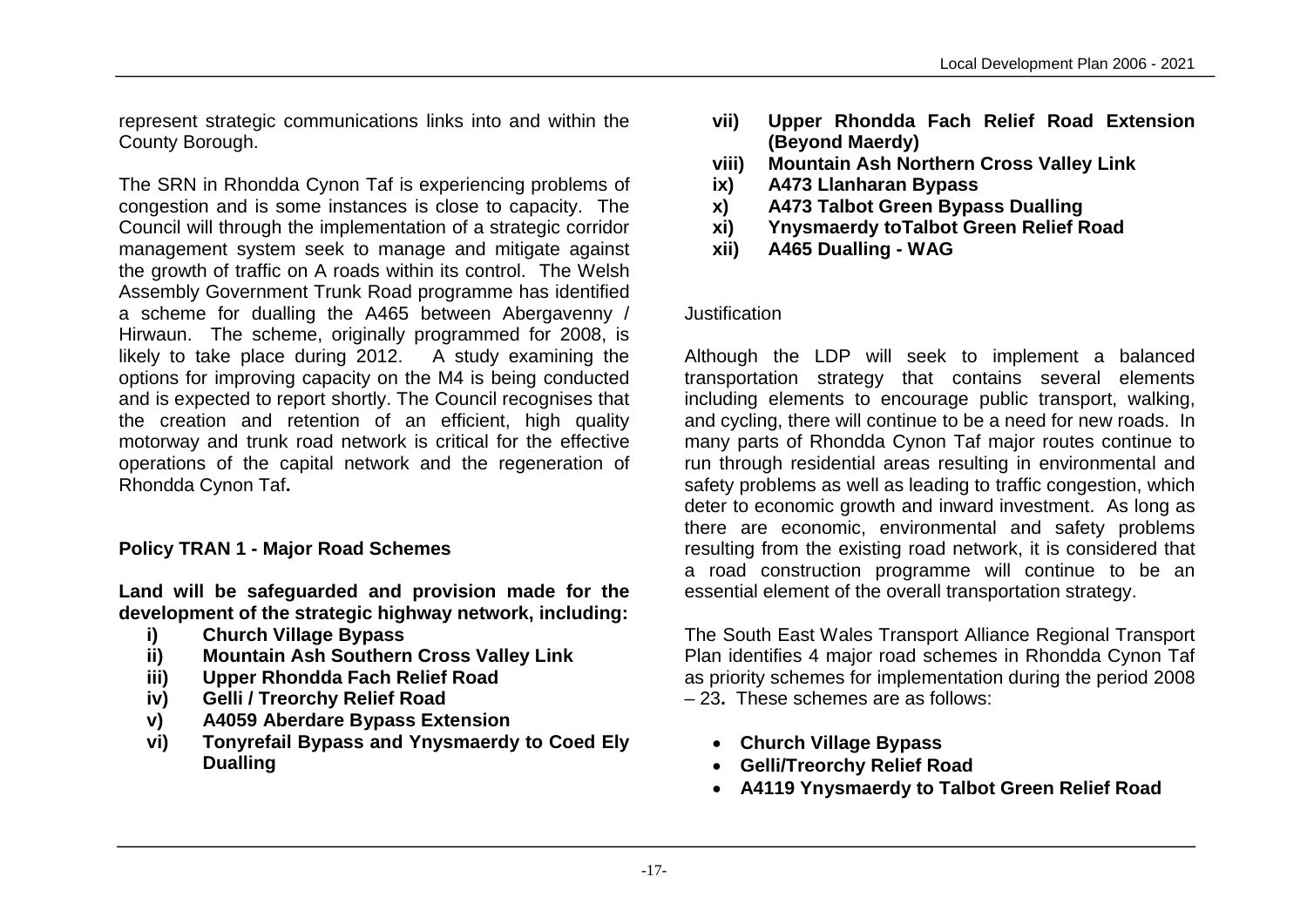# **A4059 Aberdare Bypass Extension**

The Council will seek to maximise the opportunities presented by a transport grant system, convergence funding and developer contributions to implement currently uncommitted schemes during the plan period.

## **Policy TRAN 2 - Key Strategic Transport Corridors**

**In order to ensure the effective management of traffic growth within the County Borough development proposals on sites of 1 hectare or more in the following strategic corridor areas;**

- **i) A4119 / A473 Corridor;**
- **ii) A470 / A4059 Corridor, or**
- **iii) A4059 / A465 Corridor**

**Will be required to contribute towards;**

- **i) The development of a strategic corridor management system;**
- **ii) Infrastructure improvements;**
- **iii) Public Transport Enhancement; and**
- **iv) Park and share provision**

#### Justification

The Strategic Transportation Study (2007) indicates clearly that the transport system within areas of the County Borough is under pressure as a result of current and predicted levels of development. Existing problems of congestion will be exacerbated and new problems created on the highway network unless sufficient investment is undertaken to mitigate the impact of new development.

Development throughout the County Borough will be directed to locations that offer a choice of modes of transportation. Particular importance will be placed on ensuring that development both supports and, where necessary, contributes towards the developments of a modern integrated transport system. As a result, development proposals on sites of 1 hectare or more within the A4119 / A473, A470 / A4059 and A4059 / A465 Corridors will be required to fund the development of a strategic corridor management system, improvements to the highway network and key junctions, public transport enhancements and park and share provision. This approach will allow the Council to manage and minimise traffic growth within the County Borough and respond to change in the wider region.

As a general principle development will be directed to locations that offer a choice of transportation. Particular importance will be placed on ensuring that development both supports and where necessary contributes towards the development of a modern integrated transport system in Rhondda Cynon Taf.

Further guidance in respect of the identified strategic transportation corridors is contained in Supplementary Planning Guidance on Access, Parking and Design.

LDP: Transportation Topic Paper – February 2008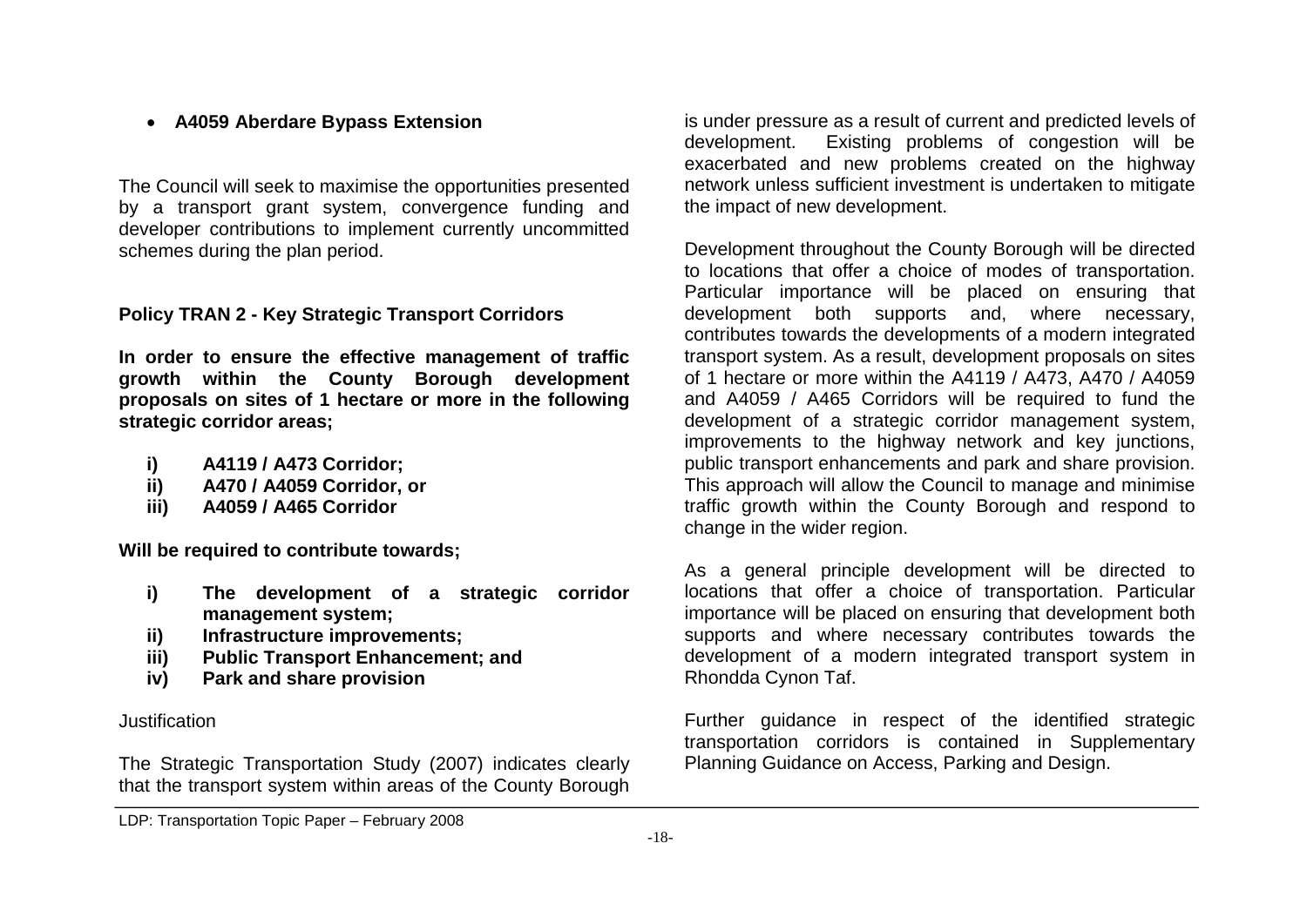# *Public Transport*

Public transport provision in Rhondda Cynon Taff is provided by a combination of bus and rail services. The bus is the dominant mode of public transport in the County Borough. The area is served by more than 80 operational routes, these include regular cross boundary services to adjacent towns and cities. There is also an extensive rail network in Rhondda Cynon Taff with the County Borough being served by 22 stations. Train services operate to Cardiff from Pontypridd, Treherbert and Aberdare and to Cardiff from Bridgend with trains calling at Pontyclun/Llanharan.

# **Policy TRAN 3 – Public Transport Services**

**Proposals for public transport improvements will be supported where they result in the provision of new, or improved;**

- **i) Rail or Bus network Services;**
- **ii) Passenger Rail and / or Bus Stations, and**
- **iii) Park and ride provision**
- **v) Park and stride provision**
- **iv) Kiss and ride provision**

# Justification

The development of a modern integrated transport system in Rhondda Cynon Taf is essential if issues such as access to services, car dependency and congestion are to be addressed. This policy recognises the importance of public transport in Rhondda Cynon Taf and provides a framework for the development of new and Rail and Bus services.

# **Policy TRAN 4 - Car Parking**

**Development proposals will be required to make provision for operational and non-operational car parking, motorcycles, cycles and the needs of the mobility impaired in accordance with the approved parking standards.**

#### **Justification**

Provision for car parking is a major influence on the choice of means of transport and the pattern of development. The Council will seek to restrict developments that generate a high level of trips (e.g. offices, shops and leisure uses) to locations well served by public transport. Moreover, provision for parking will be reduced in line with improvements in public transport accessibility.

The parking guidelines contained within the Welsh County Surveyor's Society Wales Parking Standards (2008) seek to ensure that new developments provide sufficient parking for private cars and service vehicles to avoid the need for vehicles to park on-street and cause congestion, danger and visual intrusion.

Space for operational parking purposes and areas for vehicle manoeuvring will normally be required within the development site. The degree of non-operational parking will be assessed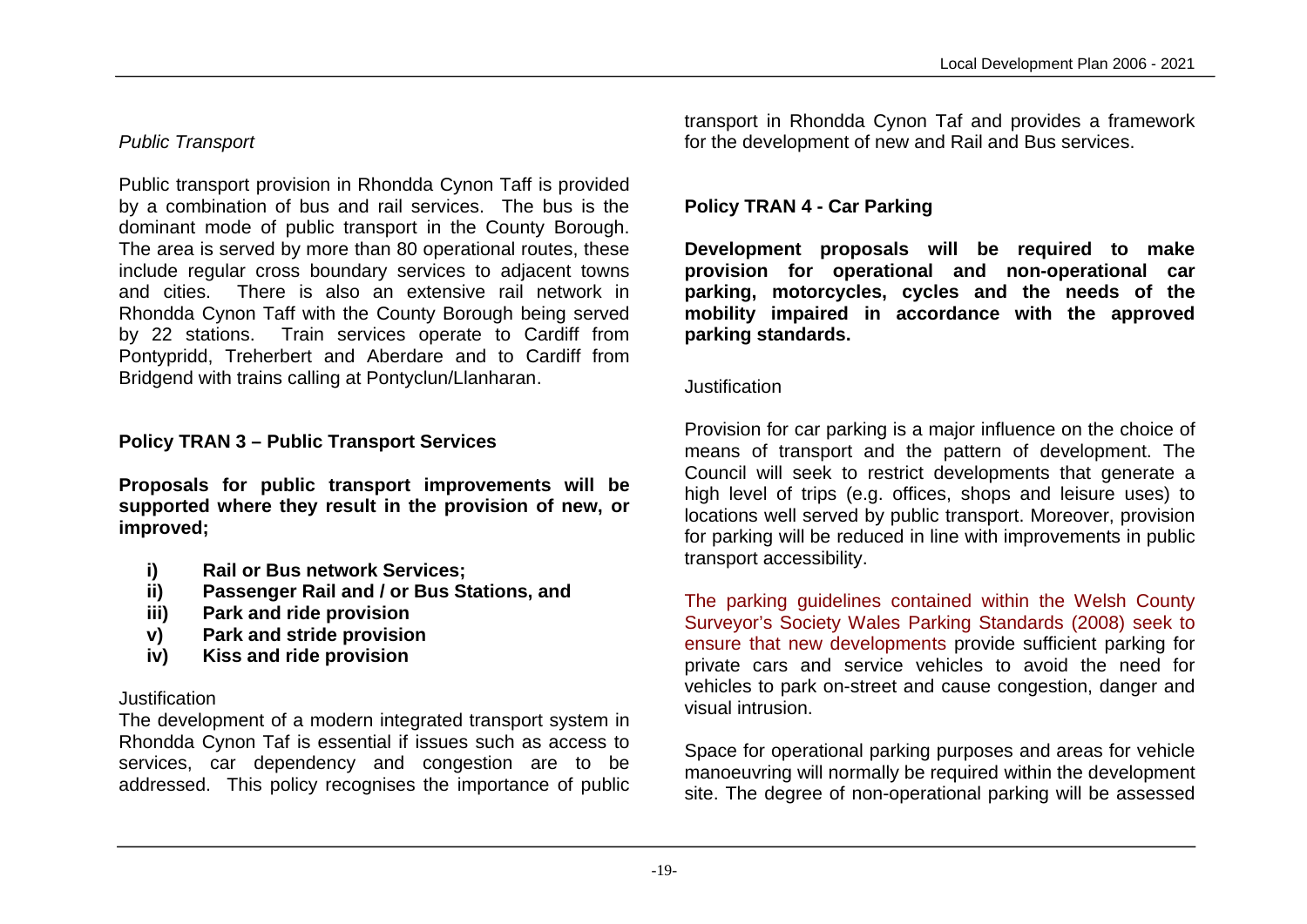in line with adopted parking standards and where this cannot be provided on site, or judged not to be appropriate, the Borough Council will seek to enter into negotiations with developers for contributions towards a range of alternative transport measures.

Further guidance in respect of Car parking is contained in Supplementary Planning Guidance on Access, Parking and Design.

#### **Policy TRAN 5 - Cycle Provision**

**Suitable provision will be required for the need of cyclists including:**

- **i) The development and improvement of the existing network of cycle paths and recreational routes;**
- **ii) The provision of on street and off street cycle parking facilities;**
- **iii) In the design and improvement of roads and junctions; and**
- **iv) On the existing highway network, particularly to link recreational routes, town centres, residential areas, and places of work**
- **v) Links to, and within new developments**
- **vi) Protection of disused railway lines**

#### Justification

Cycling has potential to act as a substitute for shorter car journeys in urban or rural areas, or form part of a longer journey when combined with public transport. Accordingly, developers will be required to ensure that new development encourages cycling by giving careful consideration to location, design, access arrangements, travel 'desire lines' through a development, and integration with existing and potential offsite links.

The Council will require developers to adopt minimum cycle parking standards within their parking strategies – for commercial premises these standards should include cycle parking for both employees and visitors. The local authority will also require new residential developments to provide storage for bicycles so they are easily available for everyday use while secure enough to be left unattended for long periods of time.

Within the County Borough there are two of the network's National routes. Lon Las Cymru runs north – south through the principality and links Holyhead with Cardiff utilising the Taff Trail within Rhondda Cynon Taf. The Celtic Trail – Lon Geltaidd, the National Route that links Chepstow and Fishguard, also uses the Taff Trail from Nantgarw and Abercynon to meet Pontypridd. From here the route heads west to Tonyrefail and the County Borough boundary. Other associated projects are the spur from Pontypridd to Porth and the high level route from Pontypridd over the Bwlch and Rhigos to Neath.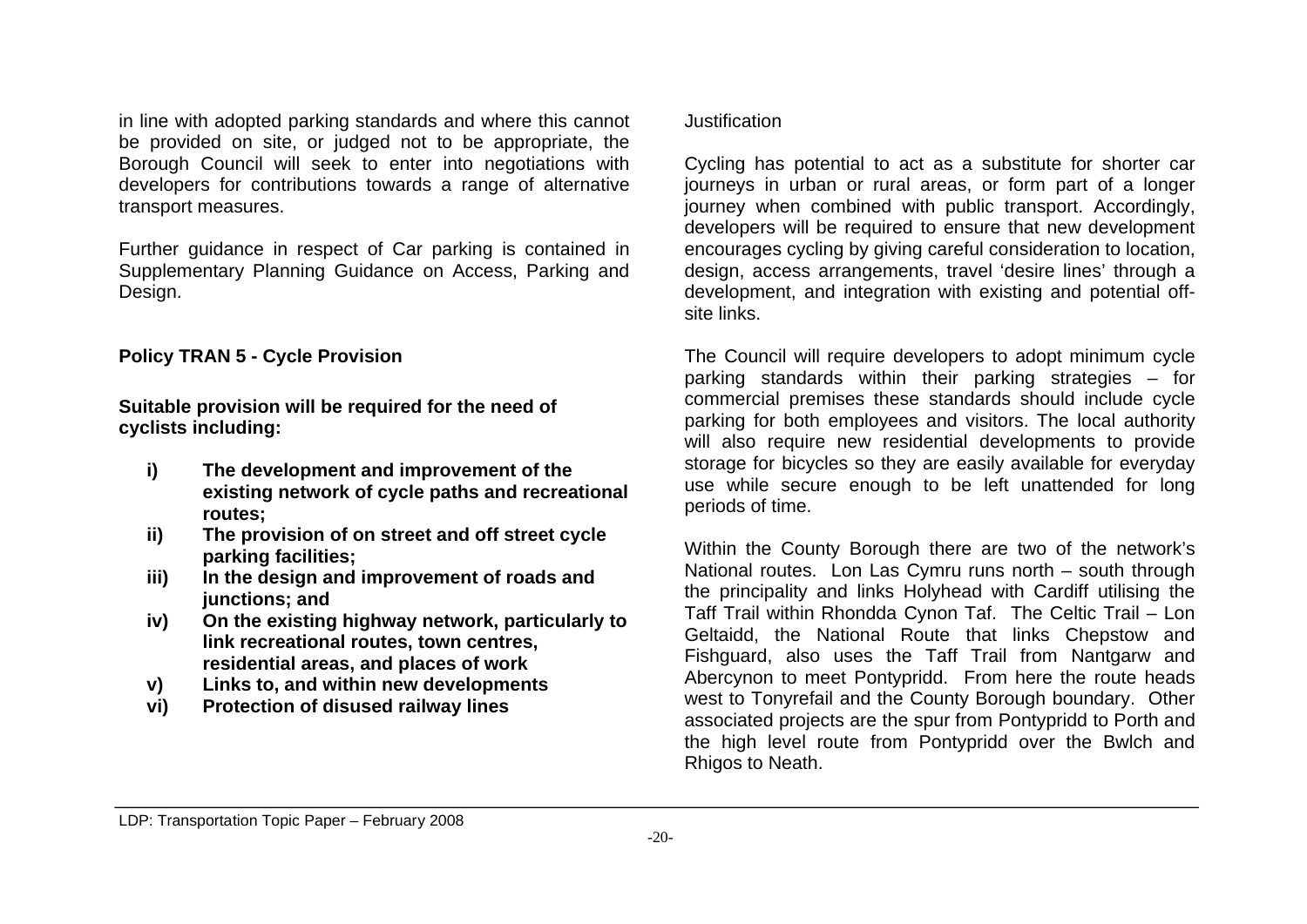**Policy TRAN 6 - Design of New Development**

**Good design will be sought in all development. Proposals for new residential and commercial development must include layouts and densities that maximise the opportunities for walking and cycling to local facilities and public transport stops**

#### **Justification**

The layout and detailed design of development can be critically important in providing genuine alternatives to car travel and achieving quality in the environment as a whole.

All development will be required to demonstrate good design by satisfactorily responding to local character and context; achieving a legible development which relates well to adjoining spaces and the public realm; providing a safe and accessible environment for everyone who might use or visit it; providing for the efficient use of resources and adaptability to changing requirements; and satisfactorily addressing issues of layout, density, scale, massing, height, detailing and landscaping.

There are a number of factors to be taken into account: the needs of pedestrians and vehicles in the context of several elements – the carriageway, the footway – the cycleway, as part of the highway, other footpaths separate from the carriageway, car parking and garaging.

The Council **will** reviewed its standards and guidance to embrace the principles of Manual for Streets. The local standards and guidance now focus on creating and improving local distinctiveness through the appropriate choice of layouts and materials while adhering to the overall guidance given in Manual for Streets.

Further guidance in respect of design is contained in Supplementary Planning Guidance on Access, Parking and Design.

# **Policy TRAN 7- Home Zones**

**Proposed residential developments will be required to evaluate the suitability of the site for Home Zones, where the needs of pedestrians and children are put above the needs of the car and vehicle speeds are controlled by design.**

## Justification

Home zones are residential streets in which the road space is shared between drivers of motor vehicles and other road users, with the wider needs of residents (including people who walk and cycle, the elderly and children) being accommodated. They are about promoting quality of life and neighbourliness.

Although the introduction of a home zone can contribute to highway safety, the main benefit for people is a change in the perceptions of how the street environment can be used. Introducing a home zone allows greater scope for a wider range of activities in street space that was formerly considered to be for exclusive use by vehicles.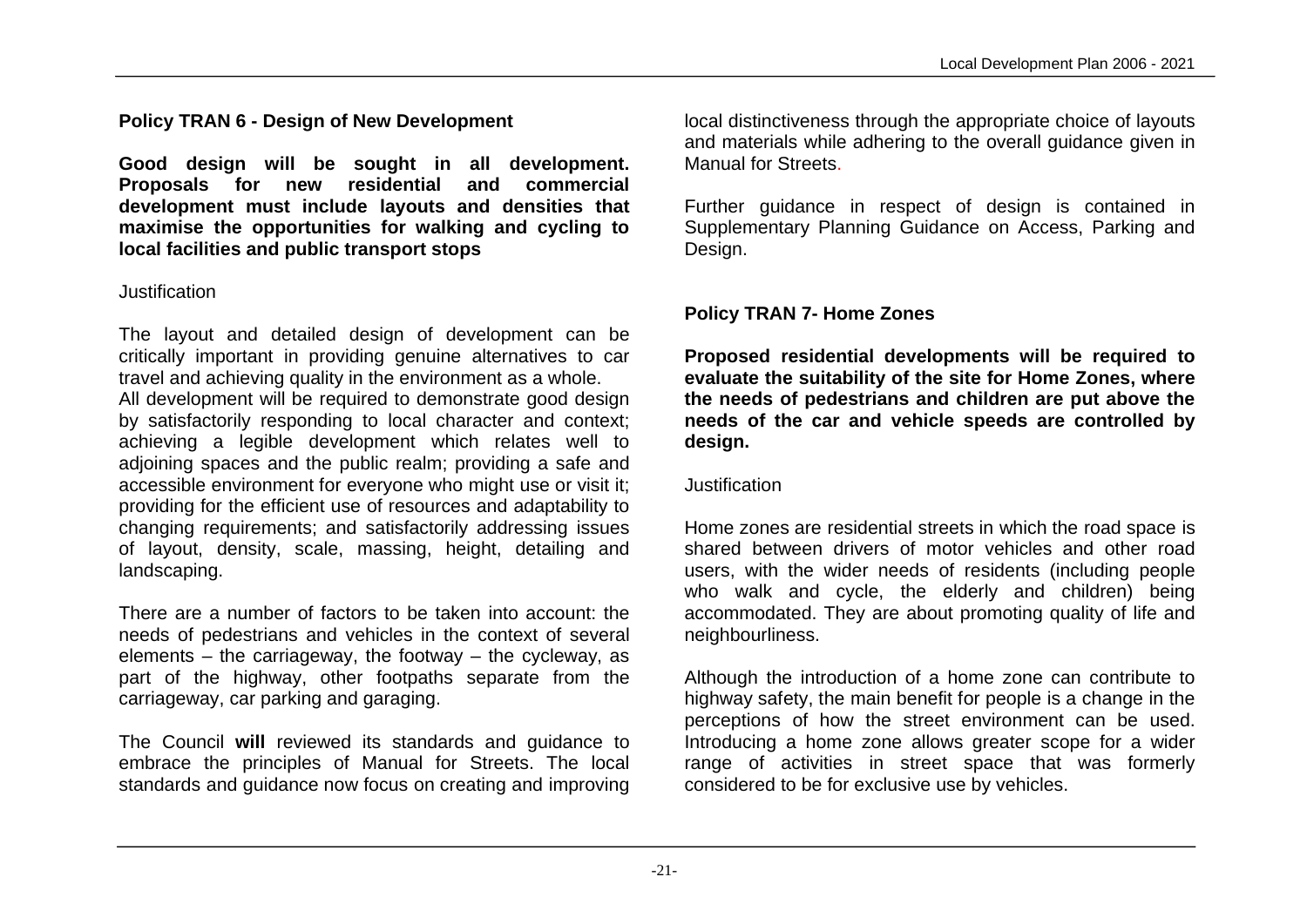#### **Policy TRAN 8 - Transport Assessment**

**Transport Assessments will be required for development proposals on land of 1 hectare or more or where the proposals are likely to have significant transport implications**

#### **Justification**

Transport Assessments should be prepared and submitted alongside the relevant planning applications for any development that will have significant transport implications. As a rule this requirement will apply to sites of 1 hectare or more, however it will depend upon the individual circumstance and location of the application. A Transport Assessment is a comprehensive and consistent review of all the potential transport impacts of a proposed development or redevelopment, with an agreed plan to reduce any adverse consequences. Their purpose is to provide information to enable decision-makers to understand how the proposed development is likely to function in transport terms.

Detailed guidance in respect of scope and contents of Transport Assessments is contained in Supplementary Planning Guidance on Access, Parking and Design.

#### **Policy TRAN 9 - Travel Plans**

**Travel plans will be required for development proposals on land of 1 hectare or more or where the proposals are likely to have significant transport implications**

#### Justification

The Assembly Government promotes the widespread adoption of Travel Plans by businesses, schools, hospitals, tourist attractions and other significant travel-generating uses. The need for a travel plan will be identified early on as part of the pre-application discussions with the Local Planning / Highway Authority.

A Travel Plan should identify how individuals do (will) access a site by different modes; targets for increasing non-car modes and mechanisms by how this will be achieved. The implementation of Travel Plans will be secured through a condition or planning obligation on the planning permission. Employers have an important role to play in setting the framework within which employers and visitors make travel decisions. By developing and implementing travel plans, employers can play a significant role in reducing car use, and can also reduce the impact of business and visitor travel. Joint travel plans may be prepared, individually or jointly, by the owners and operators of existing or proposed developments.

Monitoring of a Travel Plan should track the core targets, providing regular information on the progress the plan is making in achieving its aims. This information can provide important 'early warning' if a plan is failing to have a sufficient impact on travel behaviour and the plan and its measures can then be modified accordingly.

LDP: Transportation Topic Paper – February 2008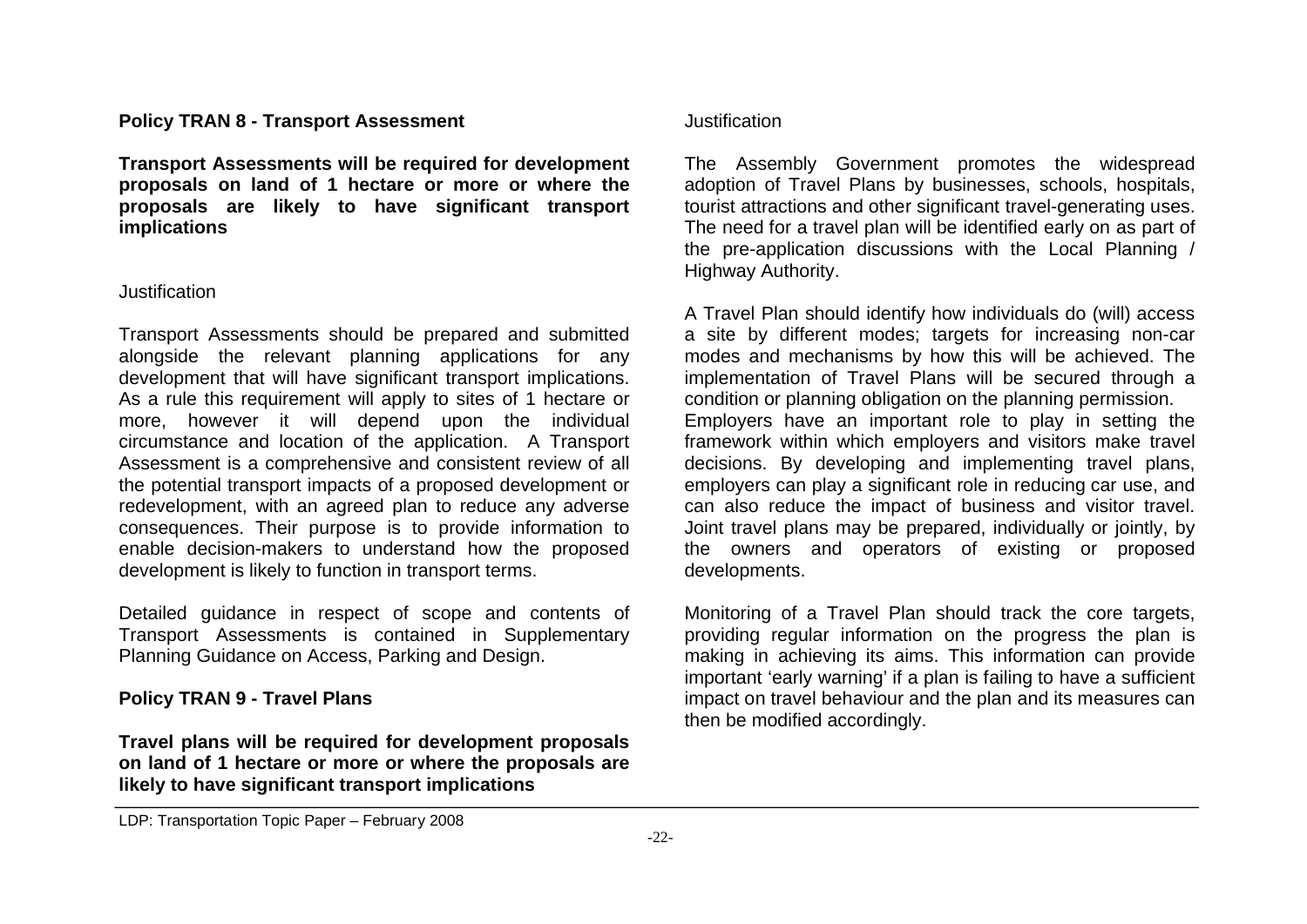Detailed guidance in respect of scope and contents of Travel Plans is contained in Supplementary Planning Guidance on Access, Parking and Design.

# **Policy TRAN 10 - Planning Obligations**

**Where proposed developments would create or exacerbate problems on the road system the developer will be required to make provision for the resolution of such problems. Planning obligations will therefore be sought to secure:**

- **i) The development of a strategic corridor management system;**
- **ii) Infrastructure improvements;**
- **iii) Public Transport Enhancement; and**
- **iv) Park and share provision**

# **Justification**

New development often puts pressure on already overstretched infrastructure and it is generally expected that developers will mitigate or compensate for the impact of their proposals by way of 'Planning Obligations'. These are usually concluded under Section 106 of the Town and Country Planning Act 1990 and are agreements between local planning authorities and developers (and the landowner where the developer does not own the land) that secure contributions (in cash or kind) to address community and infrastructure needs associated with the development.

To ensure the cumulative impact of developments can be properly mitigated the Borough Council will consider the 'pooling' of contributions to maximise the potential to fund capital investment programmes for new infrastructure, facilities and services, and strategic corridor management.

Detailed guidance in respect of Planning Obligations is contained in Supplementary Planning Guidance on Access, Parking and Design and the Supplementary Planning Guidance Planning Obligations.

# Northern Strategy Area Policy

The transportation network in the Northern Strategy Area is provided by a combination of road, rail and bus provision.

The main strategic road links within the Strategy Area are provided by the A4119, A470, A4058, A4233, A4059 and A465. The construction of the A4058 / A4233 Porth / Lower Rhondda Fach Relief Road which was completed in 2007 has assisted in promoting accessibility to the lower Rhondda Valleys. Additional new roads will however, be required in order to promote accessibility in the upper Rhondda and Cynon Valleys.

Public transport provision is provided by well established network of bus and rail. Bus provision is provided by a network which serves the Key settlements of Hirwaun, Mountain Ash, Treorchy, Tonypandy, Ferndale, Porth and the Principal Town of Aberdare. Main bus stations are located at Porth and Aberdare.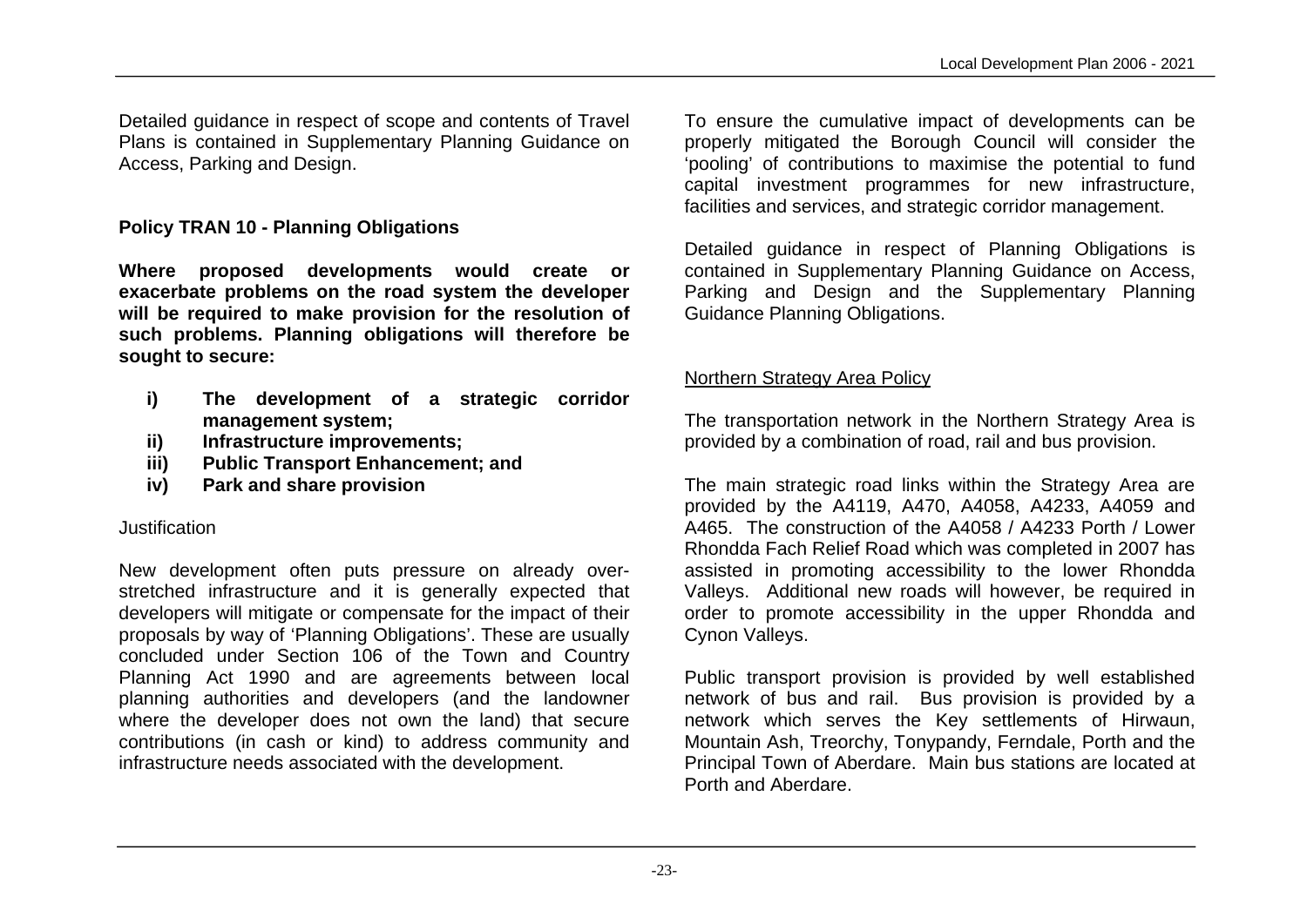The main line passenger service connects the Rhondda Fawr and the Cynon Valley with Cardiff. Station are located at Porth, Ton Pentre, Dinas Rhondda, Llwynypia, Treorchy, Treherbert, Abercynon, Mountain Ash and Aberdare.

Whilst the public transport service is well established, further expansion is required if a modern integrated transport system is to be developed in the Northern Strategy Area.

## **Policy TRAN N1 - Major Road Schemes**

**In accordance with the requirements of policy TRAN 1 land in the northern strategy area will be safeguarded and provision made for the development of the strategic highway network, including:**

- **i) Mountain Ash Southern Cross Valley Link;**
- **ii) Upper Rhondda Fach Relief Road;**
- **iii) Gelli / Treorchy Relief Road;**
- **iv) A4059 Aberdare Bypass Extension;**
- **v) Upper Rhondda Fach Relief Road Extension (Beyond Maerdy) and**
- **vi) Mountain Ash Northern Cross Valley Link)**

## Justification

*Mountain Ash Southern Cross Valley Link;*

A cross valley link approximately 1km south of Mountain Ash town centre to divert traffic away from the built up B4275 to

the A4059 bringing environmental relief to Mountain Ash town centre, the Miskin and Penrhiwceiber area. The link will also improve access to existing and new businesses at Cwm Cynon Business Park.The scheme will facilitate regeneration of the area, and will provide improved safety and environmental conditions in the town centre

# *Upper Rhondda Fach Relief Road;*

The proposed scheme will extend the Porth Relief Road northwards from Pontygwaith to Maerdy. The scheme will provide improved access to the proposed Former Maerdy Colliery Strategic Site development. The proposals include large-scale employment, tourism and leisure uses, which will assist with the regeneration of the Rhondda Fach valley.

The proposed road will provide good communications between the population of the Upper Rhondda Fach and the A470 and M4. It will open up access to employment opportunities and attract industrial development, particularly in Maerdy and Tylorstown, which are Communities First Areas. It will bring environmental relief to residential and commercial areas and improve road safety.

The scheme will facilitate large-scale regeneration of the area, and will provide improved safety and environmental conditions for a significant number of residents.

# *Gelli / Treorchy Relief Road;*

LDP: Transportation Topic Paper – February 2008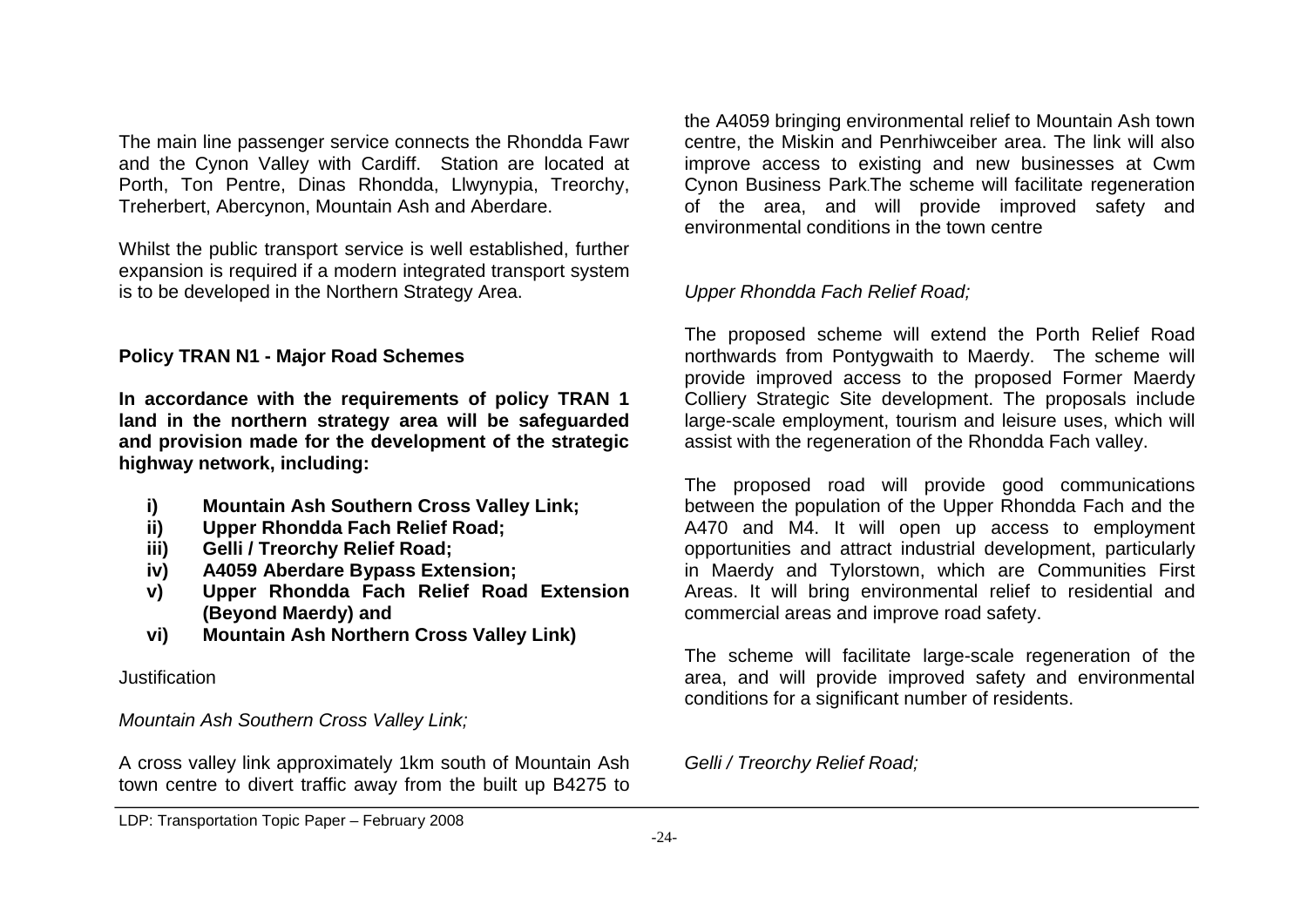The single carriageway relief road will provide a high quality link between the middle and upper Rhondda Fawr. The proposed road scheme will provide improved access to the Fernhill Colliery Strategic Site at the head of the Rhondda Fawr Valley

The road will open up access to employment opportunities and attract industrial development to help regenerate the social and economical aspects of Gelli and Treorchy. It will bring environmental relief to residential and commercial areas and improve road safety through Gelli, Ton Pentre, Pentre and Treorchy.

The scheme will facilitate large-scale regeneration of the area, and will provide improved safety and environmental conditions for a significant number of residents.

# *A4059 Aberdare Bypass Extension;*

Extension to the existing A4059 Aberdare Bypass. The scheme will assist with the development of the Robertstown/Aberdare Strategic Site. There is a proposal for mixed-use development at Robertstown and the Aberdare General Hospital Site. There is potential for residential, employment and commercial development which will provide opportunities for regeneration in the area

The proposed road will provide good communications between the substantial population of the upper Cynon Valley and the A465. It will open up access to employment opportunities and attract industrial development. It will bring

substantial environmental relief to residential and commercial areas and improve road safety. This scheme will provide improved access and assist with the development of the Hirwaun/Penywaun Strategic Site proposed for the Tower Colliery site after coal related operations have ceased, where there is potential for large-scale employment, and some residential use.

The scheme will facilitate large-scale regeneration of the area, and will provide improved safety and environmental conditions for a significant number of residents.

The scheme is largely dependent on the dualling of the A465 Heads of the Valleys Road by the Assembly*.* The scheme would need to be constructed at the same time as the A465 dualling, as the Aberdare Bypass Extension would need to be designed to tie in with the revised alignment of the A465

#### *Upper Rhondda Fach Relief Road Extension (Beyond Maerdy)*

The proposed scheme will extend of the Upper Rhondda Fach Relief Road to link the Upper Rhondda Fach to the AA465.

The scheme will assist with the development of the Hirwaun / Penywaun Strategic Site proposed for the Tower Colliery site after coal related operations have ceased, where there is potential for large-scale employment, and some residential use. This road scheme will provide a link for the potential workforce in the upper part of the Rhondda Valley to this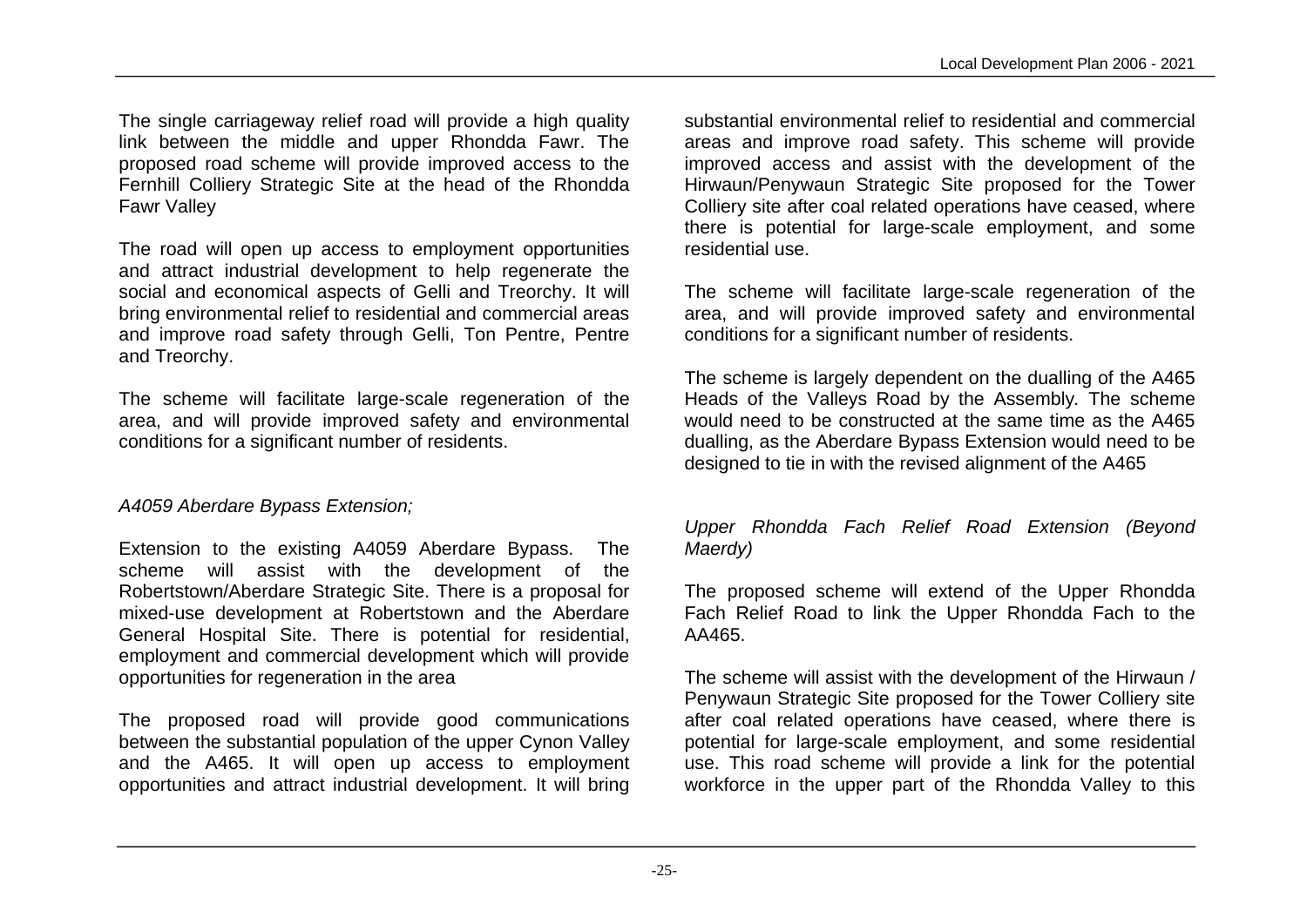Strategic Site, and the Fernhill Colliery Site at the head of the Rhondda Fawr Valley.

The proposal will provide a direct link from Maerdy to the A465 via A4061 Rhigos, which would improve communication links between the two areas and increase development opportunities in the northern part of the Rhondda Valley. The proposed route sits within environmentally sensitive areas and is likely to conflict with government guidance.

This scheme will help facilitate regeneration by providing a link to proposed major employment sites. It has been categorised as a low priority scheme as there is a lack of congestion on the current route.

*Mountain Ash Northern Cross Valley Link*

A cross-valley link, which will link the east to the west bank, north of the town bridge.

The proposed cross-river link will bring environmental relief to residential and commercial properties within the town centre and the Miskin and Penrhiwceiber area.

The scheme will facilitate regeneration of the area, and will provide improved safety and environmental conditions in the town centre. The scheme will provide a link to the new Mountain Ash Hospital.

#### **Policy TRAN N2 - Rail Network and Station Improvements**

**Land will be safeguarded for rail network and station improvements at the following locations:**

- **i) The former rail freight line between Aberdare and the former Tower Colliery, Hirwaun;**
- **ii) Land at Tower Colliery, Hirwaun;**

#### Justification

With the closure of Tower Colliery in 2008 the freight line between Aberdare and Hirwaun is effectively redundant. The redevelopment of the of the former Tower Colliery site towards the end of the plan period for major residential, commercial and employment purposes presents an opportunity for the freight line to be reused and passenger rails services to be extended to Hirwaun.

## **Policy TRAN N2 - Park and Ride Provision**

**Land will be safeguarded for park and ride facilities at the following locations:**

#### **i) Land adjacent to Aberdare Railway Station**

#### Justification

Provision for additional park and ride facilities will be made within the strategic site at Robertstown, Aberdare. The provision of extra park and ride facilities at this location will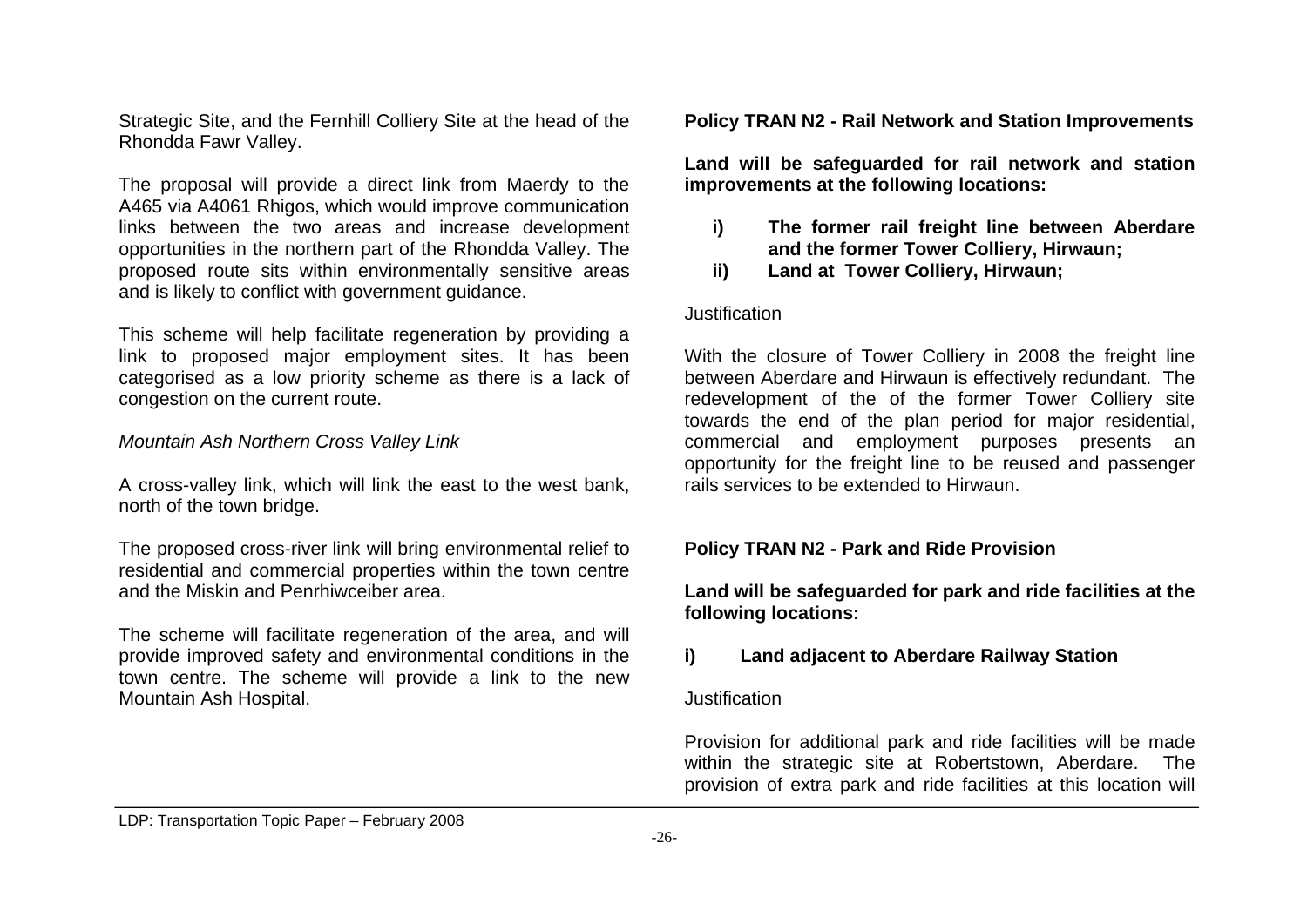assist the Council in managing the growth of traffic in the A470 / A4059 Strategic Transportation Corridor.

# **Policy TRAN N3 – Park and Share Provision**

**Provision for park and share parking in the northern strategy area will be made within the Strategic Site at Hirwaun / Penywaun.**

#### Justification

Park and share facilities provide an opportunity for work colleagues and business associates to meet and continue in one car for the remainder of their journey. Thus reducing pollution and congestion.

An element of park and share provision will be made within the car park of the proposed retail development at the strategic site in Hirwaun / Penywaun.

The position of the strategic site will assist in promoting shared journeys along the A465 / A4059 and A470 / A4059 Strategic Transport Corridors.

## **Policy TRAN N4 – Cycle Provision**

**The existing network of cycle paths and recreational routes in the northern strategy areas will be extended to include:**

- **i) The Rhondda Community Route Network;**
- **ii) The Cynon Valley Cycle Route;**
- **iii) The Heads of the Valley Cycleway;**
- **iv) Pontygwaith to Maerdy**
- **v) Cwmaman to Aberaman**

#### Justification

# *The Rhondda Community Route Network*

Proposed development of a community route network throughout the Rhondda. The route will connect the communities of Gelli/Ton Pentre/Pentre, shopping and leisure and health facilities in Treorchy and Tonypandy town centre, Rhondda Heritage Park, the National Cycle Network.

# *The Cynon Valley Cycle Route*

The completion of the Cynon Valley Cycle Route will provide a continuous route from Abercynon to Penderyn, closely passing the communities of Mountain Ash and Cwmbach, passing through Aberdare and providing links to the National Cycle Network. The Cynon Valley Cycle Route will provide an excellent north/south connection for cyclists through the Cynon Valley.

# *The Heads of the Valley Cycleway*

The proposal to complete the HOTV Cycle Route (NCN 46), to provide a route between Abergavenny and Neath, represents one of the most important strategic links needed to develop the NCN in Wales. The route in RCT is currently still a proposal although a route has been identified. The route in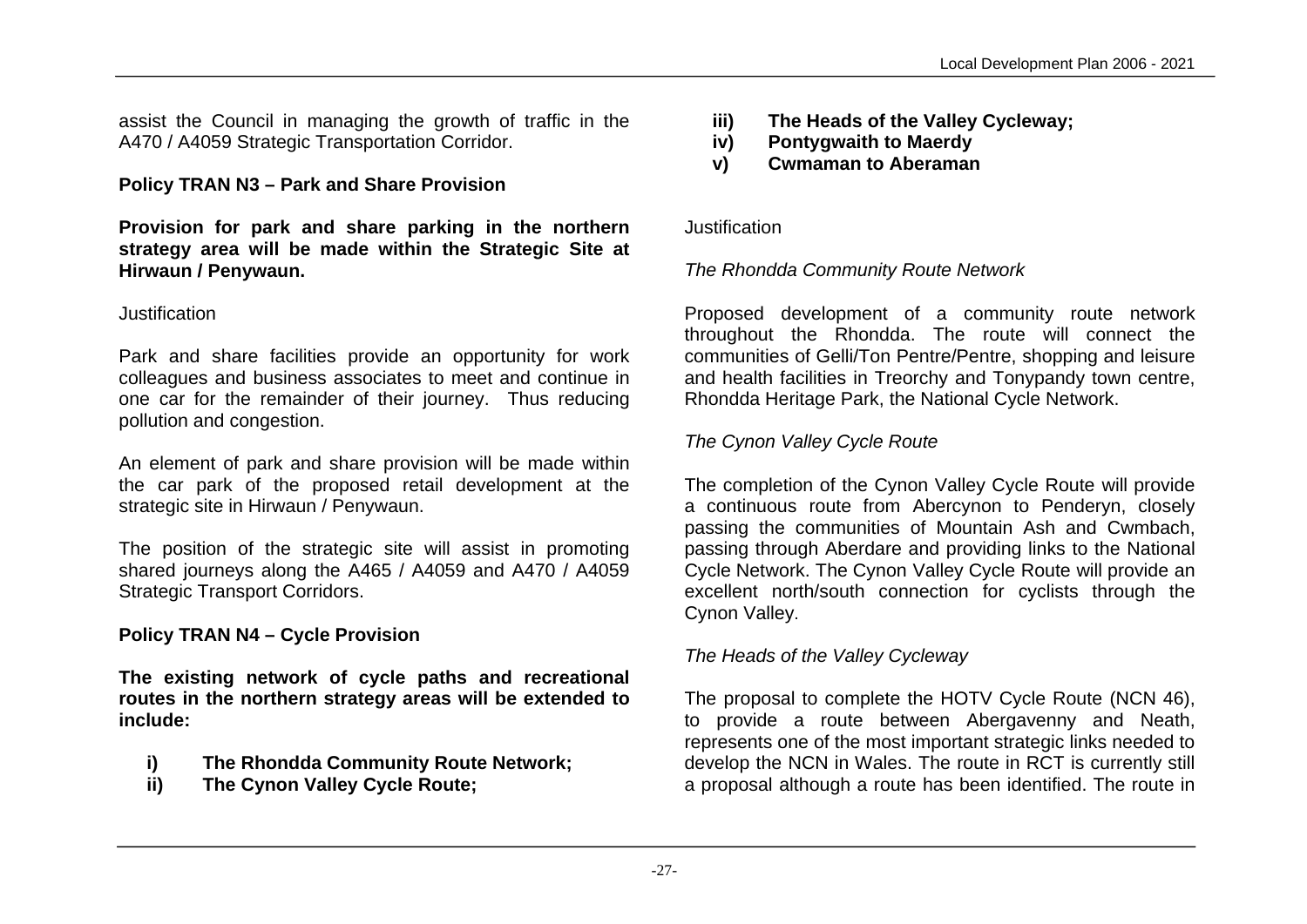RCT will be partly off-road and partly on-road broadly following the A465 trunk road corridor. It will skirt the northern edge of Hirwaun and its industrial area before heading into Neath Port Talbot.

# *Pontygwaith to Maerdy*

This route is a continuation of the Community Route that has been implemented as part of the Porth Relief Road. The route continues north from Pontygwaith to Maerdy.

## *Cwmaman to Aberaman*

This proposal will provide a primarily off-road link from Cwmaman to the Cynon Valley Cycle Route.

# Southern Strategy Area Policy

The transportation network in the Southern Strategy Area is provided by a combination of road, rail and bus provision.

The main strategic road links within the Strategy Area are provided by the A4119, A473 and A470. The programmed construction of the A473 Church Village Bypass will relieve congestion and bring about environmental improvements in Tonteg, Church Village, Beddau and Llantwit Fadre. Additional new roads will however, be required in order to promote accessibility and reduce congestion in the Southern Strategy Area.

Public transport provision is provided by well established network of bus and rail. Bus provision is provided by a network which serves the settlements of Llanharan, Tonyrefail, Church Village, Llantwit Fardre, Beddau, Talbot Green and the Principal Towns of Pontypridd and Llantrisant. Main bus station is located in Pontypridd.

The main line passenger service connects the Taff Valley with Cardiff. Station are located at Pontypridd., Treforest, Taffs Well, Pontyclun and Llanharan.

Whilst the public transport service is well established, further expansion is required if a modern integrated transport system is to be developed in the Southern Strategy Area.

## **Policy TRAN S1 – Major Road Schemes**

**In accordance with the requirements of policy TRAN 1 land in the southern strategy area will be safeguarded and provision made for the development of the strategic highway network, including:**

- **i) Church Village Bypass;**
- **ii) Tonyrefail Bypass and Ynysmaerdy to Coed Ely Dualling;**
- **iii) A473 Llanharan Bypass;**
- **iv) A473 Talbot Green Bypass Dualling, and**
- **v) Ynysmaerdy toTalbot Green Relief Road**

**Justification**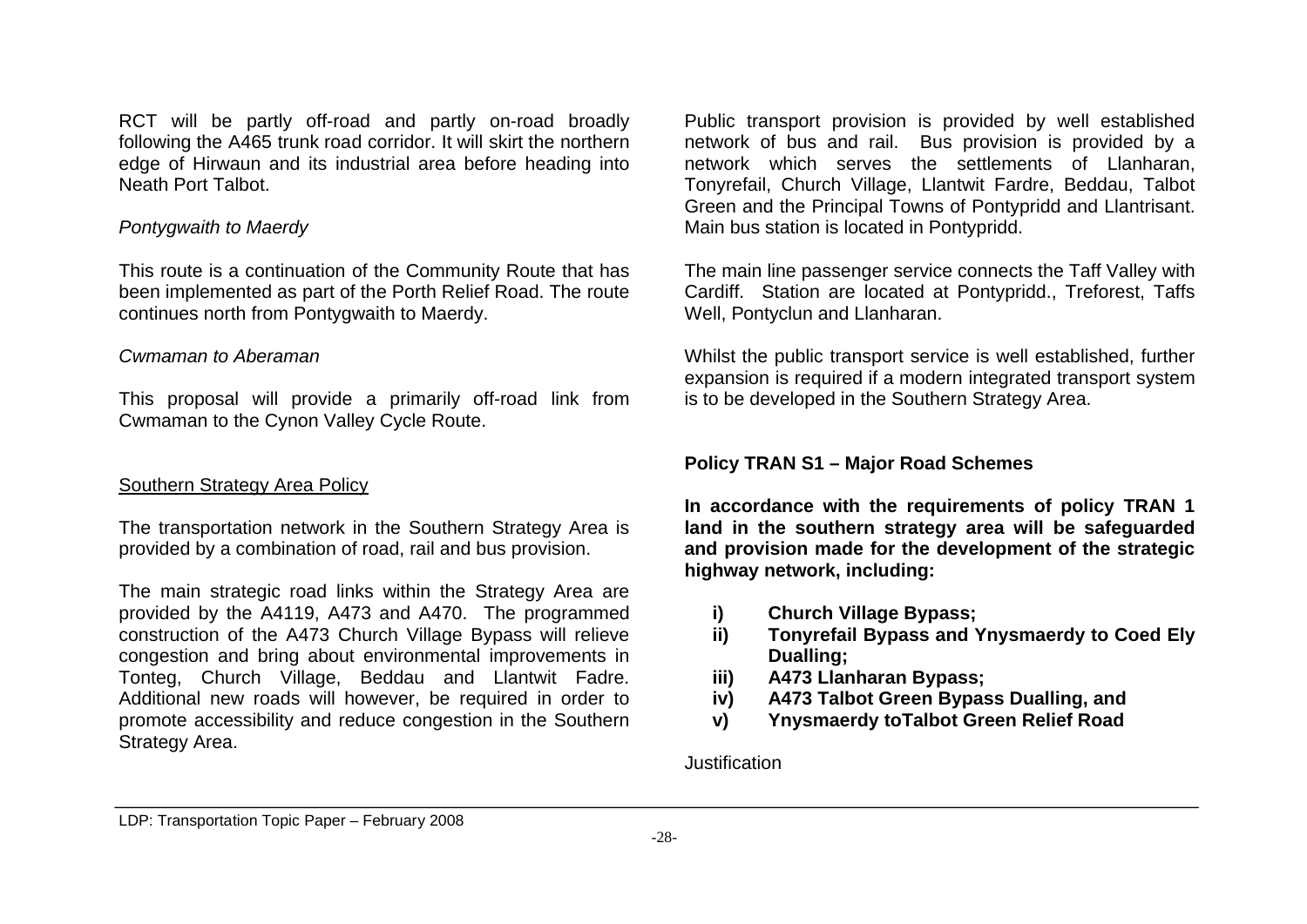# Church Village Bypass

# **(To Be Updated)**

# *Tonyrefail Bypass and Ynysmaerdy to Coed Ely Dualling;*

The proposed dualling will take place in two phases – Tonyrefail section and Ynysmaerdy to Coedely section) upgrade to dual carriageway standard and junction improvements.

The scheme is largely dependent on the scale of new development in the area, and as such will require developers to assist with cost

There is limited opportunity to promote development sites with the current access arrangements. The need for this scheme is very much dependent on the rate of traffic growth as a result of development activity in the vicinity. The bypass will improve communications through the valley and provide improved access to existing and new major industrial sites.

# *A473 Llanharan Bypass;*

The proposed new road will bypass the communities of Llanharan and Brynna. The scheme is required for the development of the Llanilid Strategic Site. A film studio complex and residential development are proposed for this site and need major transportation improvements, which include a motorway junction, a bypass and new passenger rail stop.

The proposed road will bring environmental relief to Llanharan, Brynna and Dolau. The improved route will facilitate major development in the area. Improved reliability for both Local traffic and commuters.

The scheme is largely dependent on the scale of new development in the area, and as such will require developers to assist with cost.

# *A473 Talbot Green Bypass Dualling, and*

The proposed dualling of the existing A473 in the Talbot Green area. The proposed road scheme will be necessary to enable the development of the Mwyndy/Talbot Green Area Strategic Site.

The scheme will help link new and existing industrial and commercial development in the Talbot Green areas with the A473 corridor. The scheme is highly dependent on the level of development activity in the area.

The scheme is largely dependent on the scale of new development in the area, and as such will require developers to assist with cost.

*Ynysmaerdy to Talbot Green Relief Road* Do we need to bring flexibility into this area in view of possible results of A4119 study?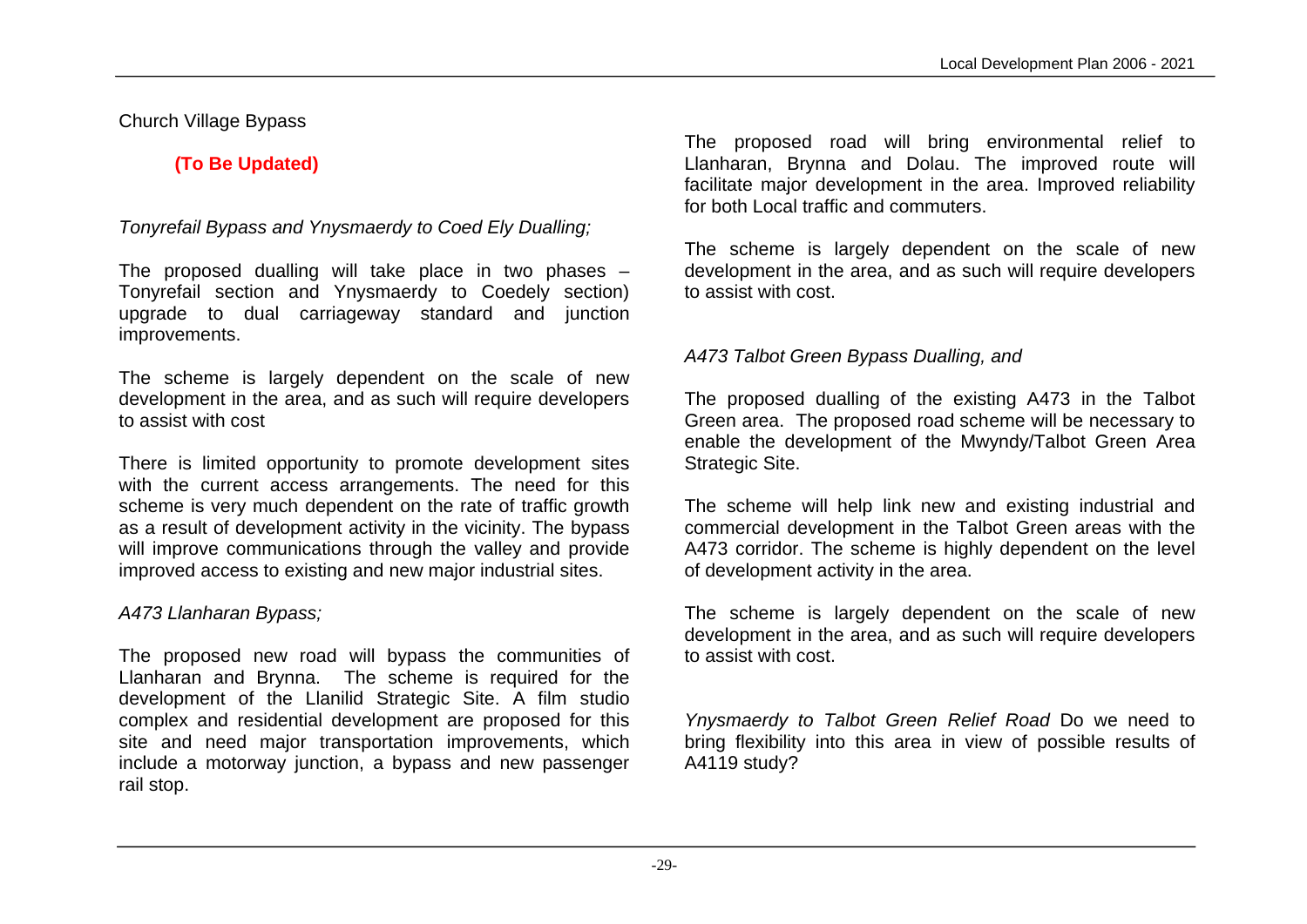The proposed relief road to provide an alternative route from the Upper Ely Valley to the west of Talbot Green. The scheme is largely dependent on the scale of new development in the area, and as such will require developers to assist with cost

The proposed road will bring significant environmental relief to Talbot Green town centre. Potential routes pass through environmentally sensitive areas and are likely to conflict with government guidance. The road would improve access to industrial and commercial areas for potential workforce in the Rhondda and Upper Ely Valley.

**Policy TRAN S 2 - Pontyclun to Beddau Railway Line**

**Land will be safeguarded for the provision of passenger rail services between Pontyclun and Beddau and or the provision of new rail station at the following locations:**

- **i) Cowbridge Road, Talbot Green;**
- **ii) Cardiff Road, Llantrisant;**
- **iii) Llantrisant Road, Gwaun Miskin, and**
- iv) **Parish Road, Tynant.**

#### Justification

The provision of new passenger rail service between Pontyclun and Beddau is a key part of the South East Wales Transport Alliance's Rail Strategy. The scheme involves the introduction of passenger services on a former freight line between Pontyclun and Beddau and the development of new railway stations at Talbot Green, Llantrisant, Gwaun Miskin and Beddau (Tynant).

The implementation of the service would provide an important new rail link between the southern strategy area and Cardiff and assist in removing road traffic from the heavily congested A4119 corridor.

Do we need to refer to possible alternatives in view of uncertainty

#### **Policy TRAN S3 - Park and Ride**

**Land will be safeguarded for park and ride facilities at the following locations :**

- **i) Land adjacent to Pontyclun Railway Station;**
- **ii) Land adjacent to Taffs Well Railway Station;**
- **iii) Land adjacent to Trefforest Railway Station**

#### Justification

Provision will be made for additional park and ride parking at Pontyclun, Taffs Well and Treforest Railway Stations in the southern strategy area. The development of additional park and ride facilities at these locations will assist the Council in managing the effects of traffic growth in the A473 / A4119 and A470 / A4059 Strategic Transport Corridors.

## **Policy TRAN S4 – Park and Share Provision**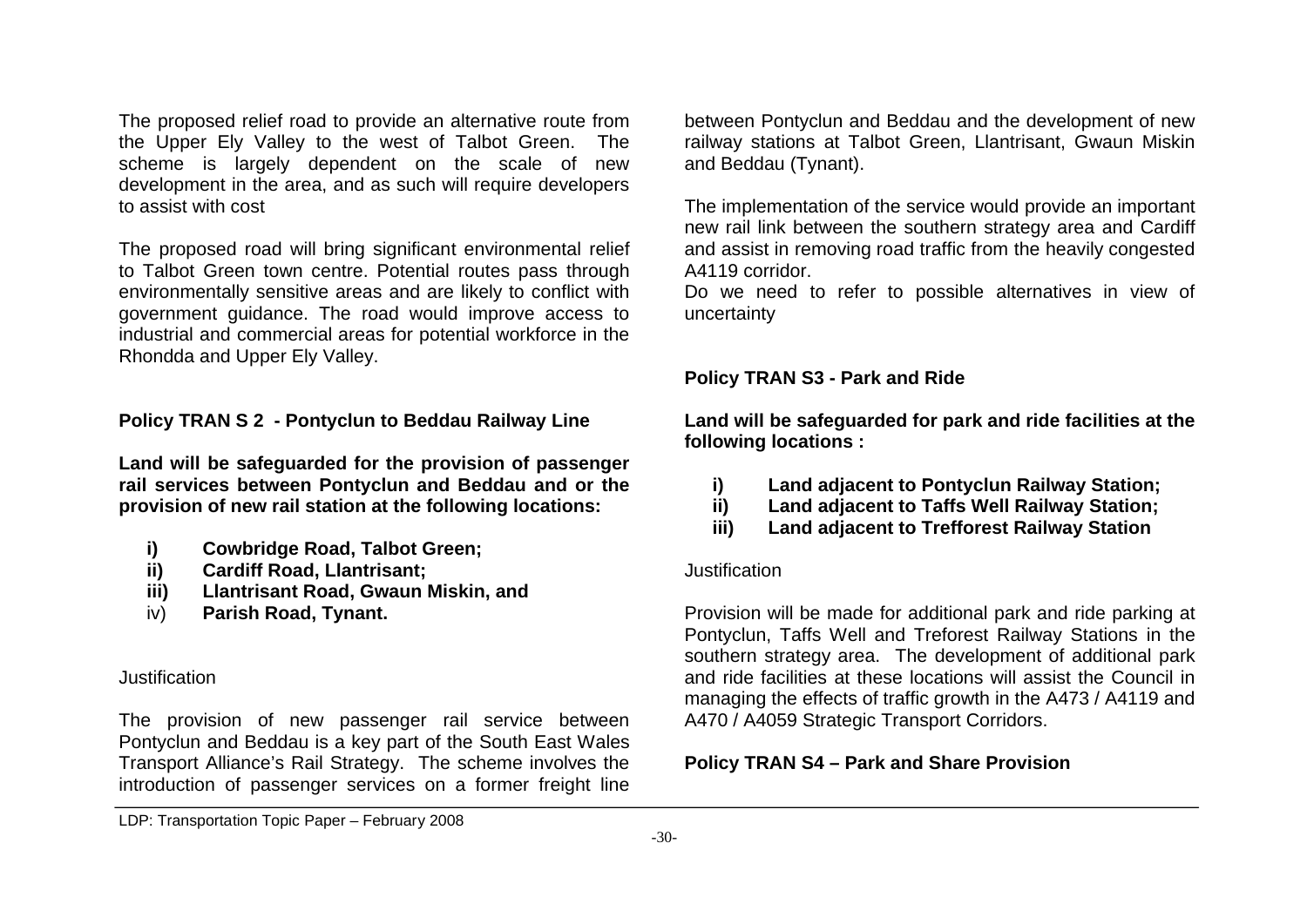**Provision for park and share parking will be made within the following developments;**

- **i) Brown Lennox, Pontypridd**
- **ii) New Town Centre Development, Talbot Green / Pontyclun**

# **Justification**

An element of park and share provision will be made within the car park of the proposed retail development at the strategic site in Mwyndy / Talbot Green and at the retail allocation at Brown Lennox, Pontypridd.

The position of the strategic site will assist in promoting shared journeys along the A473 / A119 and A470 / A4059 Strategic Transport Corridors

# **Policy TRAN S5 – Cycle Provision**

**The existing network of cycle paths and recreational routes in the southern strategy areas will be extended to include:**

- **i) Talbot Green to Thomastown route;**
- **ii) Gyfeillion to Llanwonno route;**
- **iii) South of the University of Glamorgan;**
- **iv) Lady Windsor to Llanwonno**
- **v) Llantrisant to Beddau**
- **vi) Talbot Green via Brynna to Pencoed**
- **vii) Route along disused railway line via M4 J33/Creigiau north to Church Village**

# *Talbot Green to Thomastown Route*

The proposed route follows the line of the old railway line, and will provide a safe alternative to the A4119 travelling between the settlements of Tonyrefail and the Talbot Green area. The route will provide a link to the Royal Glamorgan Hospital. Ynysmaerdy Industrial Estate and shopping and leisure facilities in Talbot Green.

# *Gyfeillion to Llanwonno*

This proposed route is part of a strategic route connecting the Taff Trail to routes in West Glamorgan.

# *South of Glamorgan University*

This proposed route follows the disused railway line from the southern end of the car park of the University of Glamorgan's Treforest Campus to Llantrisant. The route will provide links to the University of Glamorgan Campus at Treforest, the communities of Pontypridd, Treforest, Tonteg and Llantrisant, shopping/leisure facilities and employment opportunities in Pontypridd, Church Village and Llantrisant, Treforest Railway Station, the National Cycle Network and Treforest Industrial Estate.

# *Lady Windsor to Llanwonno*

This is a proposed extension to the existing Lady Windsor Cycle Route, which would link Ynysybwl to Llanwonno Woods and the reservoir and the National Cycle Network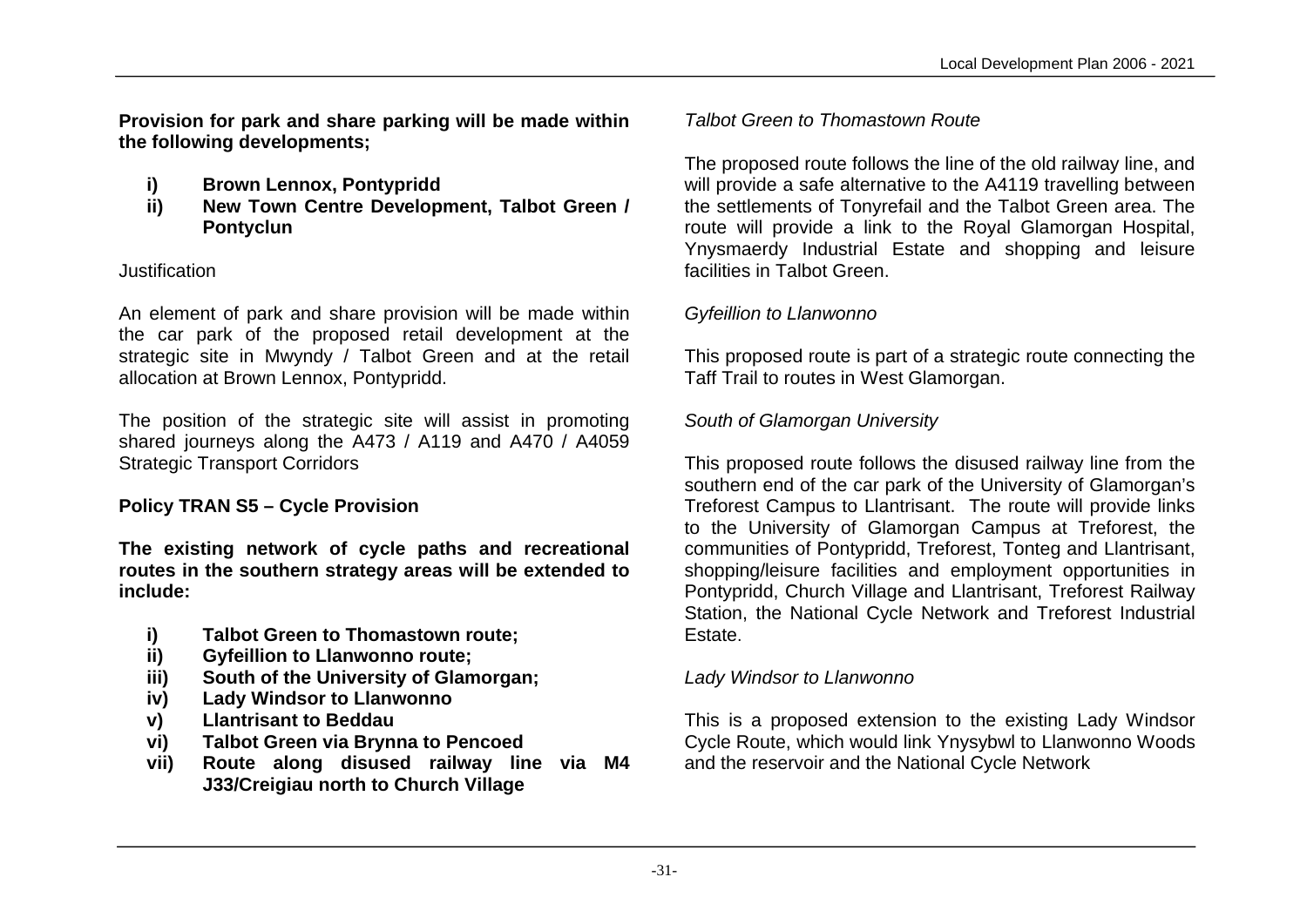#### *Llantrisant to Beddau*

Provision of a route alongside the carriageway will provide a safe walking and cycling link between the communities of Beddau and Llantrisant.

#### *Talbot Green via Brynna to Pencoed*

This proposed route could follow the existing network of bridleways between Talbot Green, Brynna and Pencoed and could link into the cycle routes that have been implemented at the Llanilid Film Studios access roundabout near the boundary with Bridgend CBC. This route would provide links to the communities of Brynna, Llanharan, and shopping and leisure facilities in Talbot Green.

# *Route along disused railway line via M4 J33/Creigiau north to Church Village*

This route would to provide a link between Creigiau north and Church Village. The route will link to cycling and pedestrian improvements to be implemented in connection with the Church Village bypass

#### **Policy TRAN S6 - Pontypridd Town Centre Enhancement**

**In order to improve the streetscape and retail environment in Pontypridd Town Centre, parts of Taff Street, Mill Street and High Street will be pedestrianised.** 

This scheme will involve the pedestrianisation of Taff Street southwards from its junction with Crossbrook Street, High Street up to its junction with Broadway, Mill Street and Penuel Lane by means of a prohibition of driving. This will exclude traffic for much of the shopping day which will be of benefit the environment and safety for shoppers and visitors to the town centre. The streetscape of the area will be improved by a programme of works in which the street will be resurfaced and new street furniture and landscaping features provided. It is anticipated that these proposals will form an important and integral element of the regeneration strategy for the town centre.

LDP: Transportation Topic Paper – February 2008